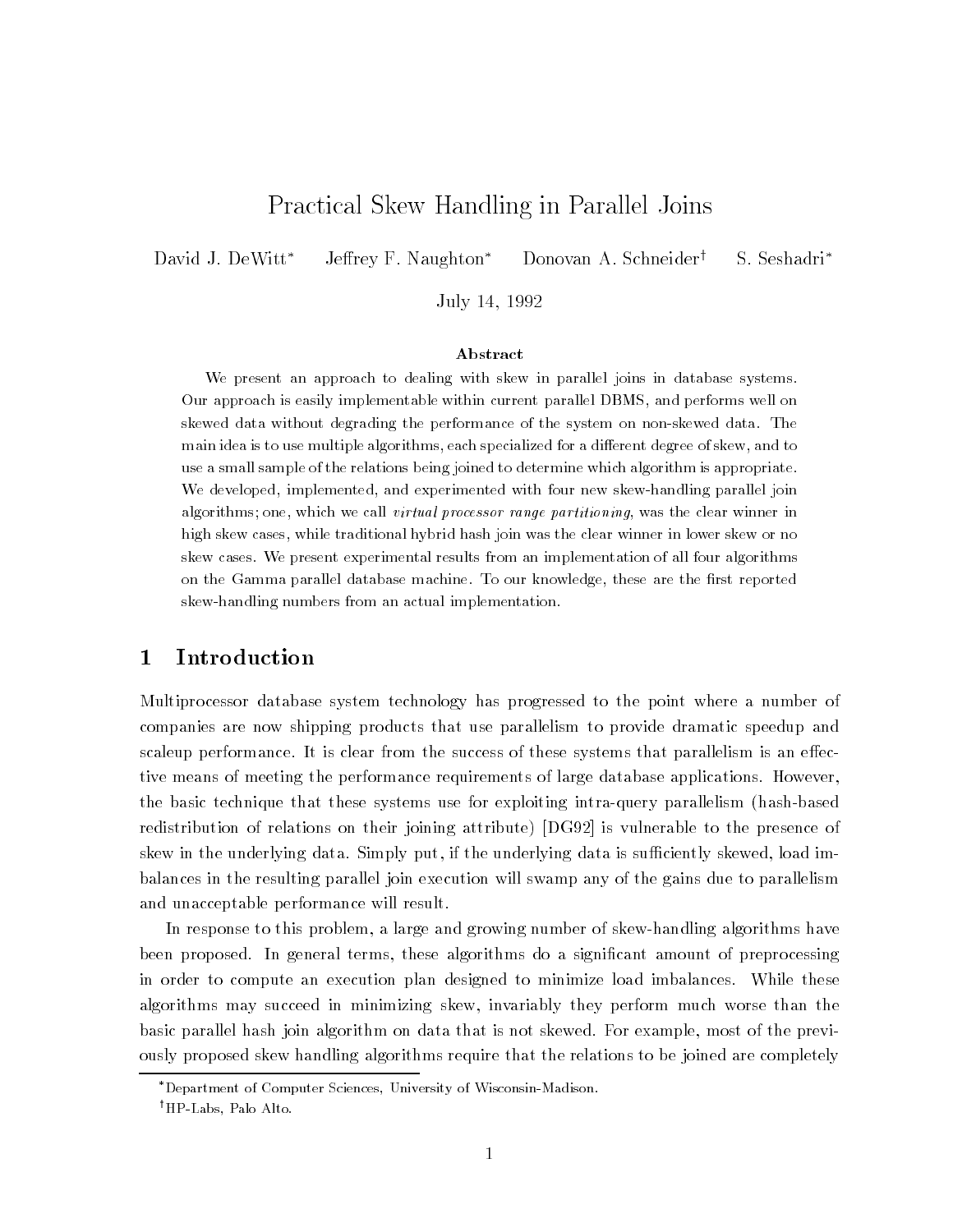scanned before the join begins [HL91, WDYT90, KO90]. Since the time to perform a parallel hash join is a small multiple of the time required to scan the two relations being joined, this can represent a substantial overhead, which is unacceptable for anything but extremely skewed data.

Since there little or no empirical evidence that extreme degrees of skew occur commonly in practice, it is sub-optimal to penalize the normal case in order to benefit an extreme case. For this reason, we sought to develop an approach to join processing in which the "normal" case approaches the performance of the fastest known parallel join algorithms on non-skewed data, but that avoids the disastrous performance degradation that standard hash-based join processing suffers on skewed data.

The basic idea in our approach is that we have multiple algorithms, each optimized for differing degrees of skew. We found in our experiments that two algorithms are sufficient: the usual parallel hybrid hash join algorithm [SD89], and a new algorithm that we call virtual processor range partitioning, performs well on moderately skewed data at a cost slightly higher than that of the parallel hybrid hash join. Before settling on these two algorithms, we implemented three other new skew handling algorithms (range partitioning, weighted range partitioning, and a scheduling version of virtual processor range partitioning) and performed tests on the implementation. We present detailed data on their performance from this implementation in this paper. To the best of our knowledge, these skew-handling algorithms are the first ones ever actually implemented in either a research prototype or a commercial parallel database system product.

A fundamental step underlying our approach is an initial pass of sampling the relations to be joined. The resulting set of samples is used in two ways: (1) they are used to predict the level of skew in the data, and hence to select the appropriate join algorithm to employ, and (2) they are used within the skew handling algorithms to determine the proper mapping of work to processors. The initial sampling in our implementation is extremely fast — approximately one percent of the time it would take hybrid hash to perform a join of the two relations assuming non-skewed data.

A further desirable property of our approach is that it can be easily implemented within the framework of existing parallel database systems. The modifications required to an existing system are minimal; it took us less than a person-month to add this skew-handling scheme to the Gamma prototype.

The remainder of this paper is organized as follows. Section 2 describes our algorithms and the techniques that they use to avoid skew. Section 3 describes the implementation of these algorithms within the Gamma parallel database machine. In Section 4 we present results from a series of experiments with the implementation of these algorithms. Section 5 describes related work on handling skew in parallel join operations including a comparison of these earlier techniques with our own. We present our conclusions in Section 6.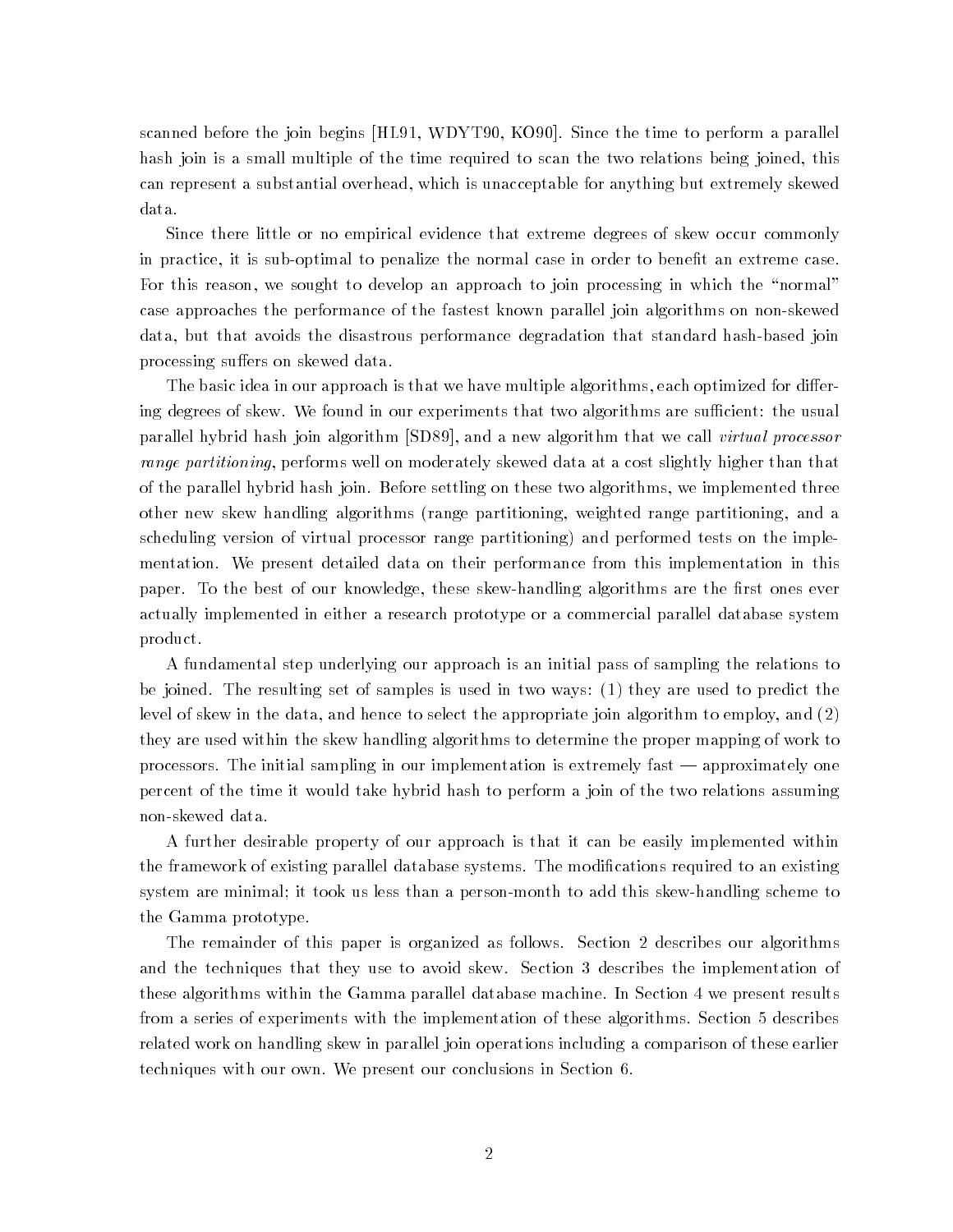# 2 Algorithms

This section is composed of three parts: a description of the basic parallel hash join and how it is vulnerable to skew; the basic techniques we employ to handle skew; and the resulting new algorithms built using these basic techniques. While these techniques are described in the context of parallel hash joins, they are applicable to a wide range of parallel database algorithms. In fact, the fundamental problem with skew has nothing to do with joins. Skew can occur whenever hashing is used to parallelize a task. For example, the techniques we describe in this section can just as well be applied if a more traditional join algorithm such as sort merge is used at each processor.

### 2.1 Review of Basic Parallel Hash Join

At the highest level, the working of parallel hash join algorithms in a shared-nothing multiprocessor database system is simple. For concreteness, suppose that we are joining R and S. and that the join condition is  $R.A = S.B.$  Initially, both relations R and S are distributed throughout the system; if there are k processors, and the sizes of R and S (in tuples) are  $|R|$ and |S|, then approximately  $|R|/k$  tuples of R reside on disk at each processor. Similarly, each processor has about  $|S|/k$  tuples of S on its disk.

To perform the join, each processor executes the following steps:

- 1. Every processor in parallel reads its partition of relation R from disk, applying a hash function to the join attribute of each tuple in turn. This hash function has as its range the numbers  $0..k - 1$ ; if a tuple hashes to value i, then it is sent to processor number i. The set of R tuples sent to processor i in this step will be denoted  $R_i$ .
- 2. Each processor i in parallel builds a memory resident hash table using the tuples sent to it during step 1. (This hash table uses a different hash function than the one used to repartition the tuples in step 1.)
- 3. Each processor in parallel reads its partition of S from disk, applying the same hash function used in step 1 to each tuple in turn. As in step 1, this hash function is used to map the  $S$  tuples to processors. The set of  $S$  tuples sent to processor  $i$  in this step will be denoted  $S_i$ .
- 4. As a processor receives an incoming S tuple s, the processor probes the hash table built in step 2 to see if s joins with any tuple of R. If so, an answer tuple is generated.

As mentioned above, this is a simplified description. For example, if not all of the  $R$  tuples received in step 2 fit in memory, some overflow handling scheme must be employed. Most commonly, the overflow processing is handled by partitioning  $R_i$  into smaller subparts, called buckets, such that each bucket is small enough to fit entirely within memory. A critical factor in determining the performance of the algorithm is the number of buckets needed for each of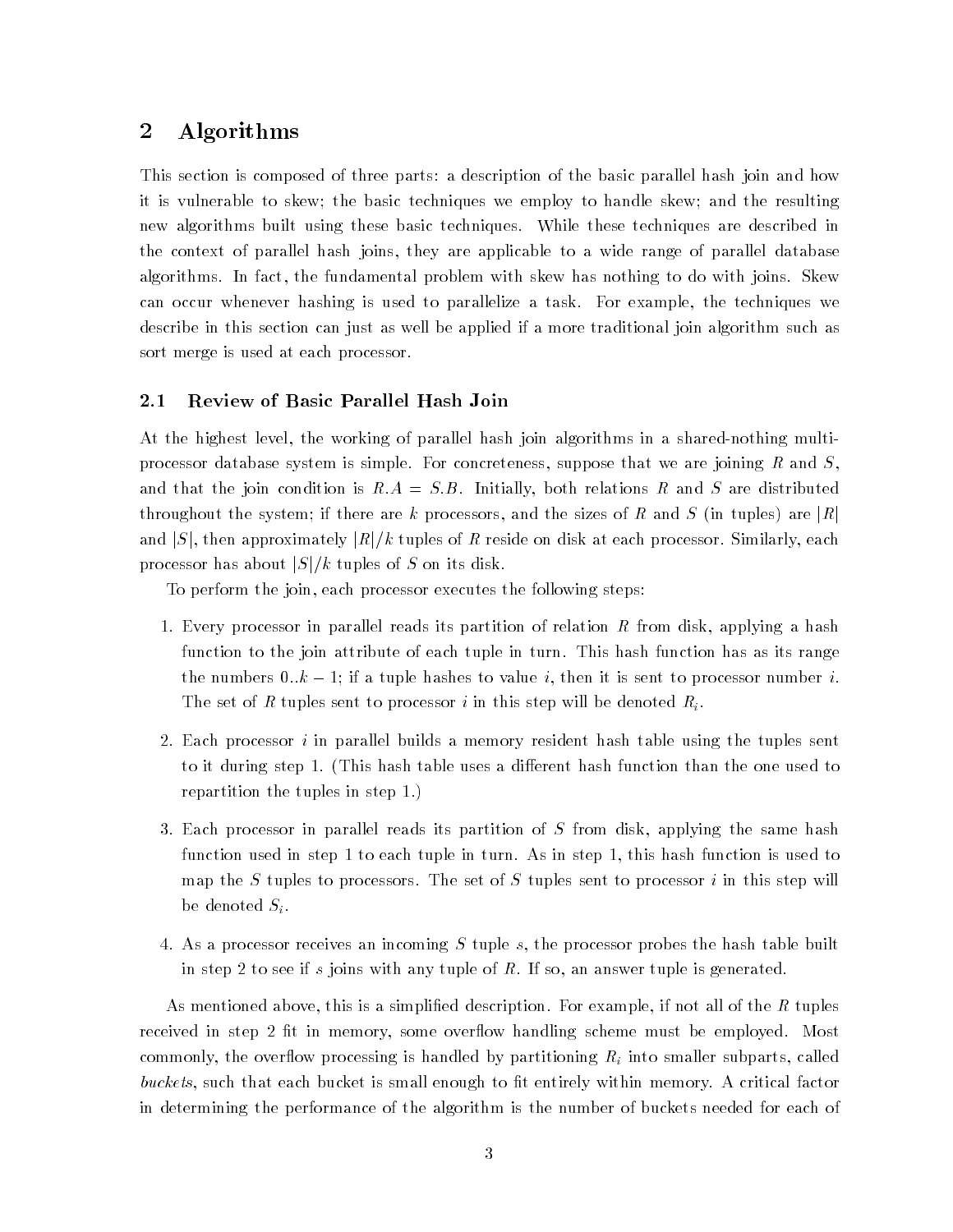the  $R_i$ ; the larger the number of buckets, the more I/O necessary as the tuples in the overflow buckets of  $R_i$  and  $S_i$  are spooled to disk and then re-read to perform the join.

From the preceding description it should be clear that for good parallelization the number of tuples mapped to each processor should be approximately equal, or else load imbalances will result (this form of imbalance is what Walton [WDJ91] terms *redistribution skew*). These load imbalances could be the result of a poorly designed hash function. However, load imbalance due to a poor hash function can be removed by choosing a better hash function; the theoretical literature on hashing gives a number of techniques designed to find a hash function that with high probability performs well [CW79]. A more fundamental problem arises from repeated values in the join attribute. By definition, any hash function must map tuples with equal join attribute values to the same processor, so there is no way a clever hash function can avoid load imbalances that result from these repeated values.

A more subtle cause of load imbalance occurs when the number of matching tuples varies from processor to processor. This form of load imbalance results if the join selectivity for  $R_i \bowtie S_i$  differs from the join selectivity for  $R_j \bowtie S_j$ . This type of load imbalance is called join product skew by Walton et al. [WDJ91].

#### 2.2 Skew Avoidance Fundamentals

In the next five subsections we describe the techniques we apply to resolving both types of skew.

#### Range Partitioning

A basic approach to avoiding redistribution skew is to replace hash partitioning with range partitioning. The idea is that instead of allocating each processor a bin of a hash function, each processor is allocated a subrange of the join attribute value. The values that delineate the boundaries of these ranges need not be equally spaced in the join attribute domain; this allows the values to be chosen so as to equalize the number of tuples mapped to each subrange. For example, if the join attribute values appearing in the relation are  $\{1,1,1,2,3,4,5,6\}$ , and there are two processors, one could choose "3" to be the splitting value, sending tuples with values 1 and 2 to processor zero and tuples with join attribute values  $3 - 6$  to processor one.

In general, if there are k processors, then there will be  $k - 1$  "splitting values" delineating the boundaries between contiguous ranges. We call these  $k-1$  splitting values the "partitioning vector." The partitioning vector is "exact" if it partitions the tuples in the relation into exactly equal sized pieces. While computing an exact partitioning vector is difficult, an attractive aspect of range partitioning is that it is relatively easy to determine an *approximate* partitioning vector via sampling; that is, without examining the entire relation. This technique of sampling for approximate splitting vectors has been used previously in DBMS algorithms for evaluating nonequijoins [DNS91a] and for parallel external sorting [DNS91b]. A theoretical investigation of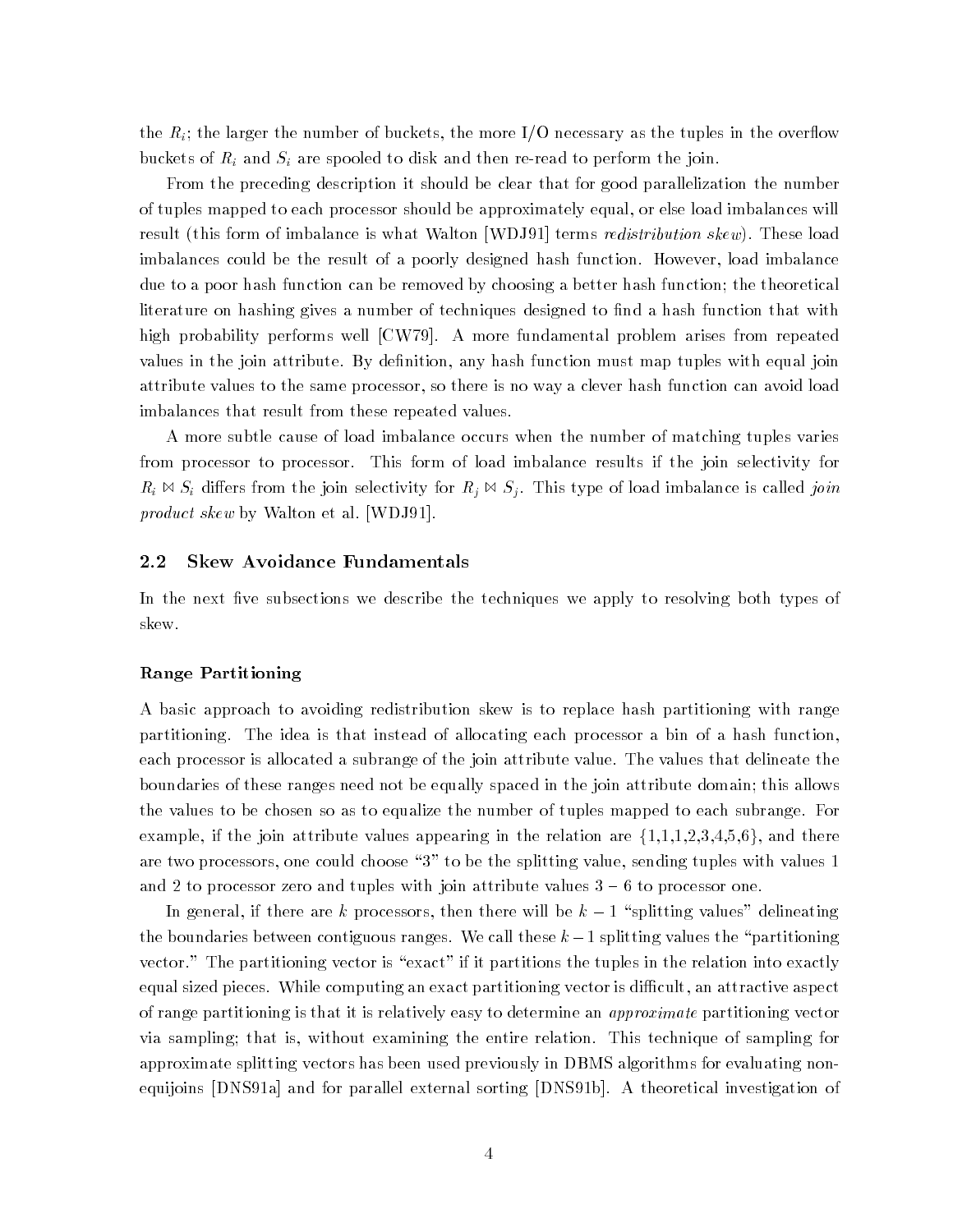| R(K1,A) | S(K2,B) |
|---------|---------|
| (1,3)   | (1,1)   |
| (2,3)   | (2,2)   |
| (3,3)   | (3,3)   |
| (4,3)   | (4,4)   |
|         | (4, 5)  |

Table 1: Example relations R and S.

the performance of sampling-based range splitting appears in [SN92].

In a two relation join, say  $R \bowtie S$ , the question arises whether an algorithm should attempt to balance the number of R tuples per node, or the number of S tuples per node, or the sum of the  $R$  and  $S$  tuples per node. The answer is not always clear, but a useful general observation is that an imbalance in the number of building tuples is much worse than an imbalance in the number of probing tuples, since an imbalance in the number of building tuples per site gives rise to extra buckets in the local subjoins, driving up the number of  $I/Os$  significantly. This observation is validated by results that we reported in [SD89] and by our experimental results in Section 4.

#### Subset-Replicate

One complication arises with join processing via range partitioning in the presence of highly skewed data: for equal sized partitions, it might be necessary to map a single data value to multiple partitions. For example, if the join attribute values are  $\{1, 1, 1, 1, 1, 1, 2, 3\}$ , an equal-sized partitioning would map  $\{1, 1, 1, 1\}$  to processor zero and  $\{1, 1, 2, 3\}$  to processor one. If using a range partitioning that assigns single values to more than one partition, one must take care to ensure that all possible answer tuples are produced. A simple solution would be to send all tuples with the repeated join attribute value to all processors to which that value is mapped, but this only results in multiple processors doing exactly the same work and producing the same answer tuples at multiple sites.

It is sufficient to send all tuples with the repeated attribute value from one relation to all sites to which that value is mapped, and to send each tuple with the repeated attribute value in the other relation to exactly one of the sites with repeated values. We call this technique subset-replicate. (Subset-replicate is similar to the fragment-replicate technique proposed for distributed relational query processing by Epstein et al. [ESW78].) As an example, suppose we are joining R and S with the join predicate  $R.A = S.B.$  Furthermore, suppose that the relations R and S contain tuples as shown in Table 1.

Suppose we wish to join  $R$  and  $S$  on two processors. The splitting vector in this case is a single value (since there are only two processors), the value \3." Then a subset-replicate partitioning onto two processors  $p_0$  and  $p_1$  might send the  $R$  tuples  $(1,3)$  and  $(2,3)$  to processor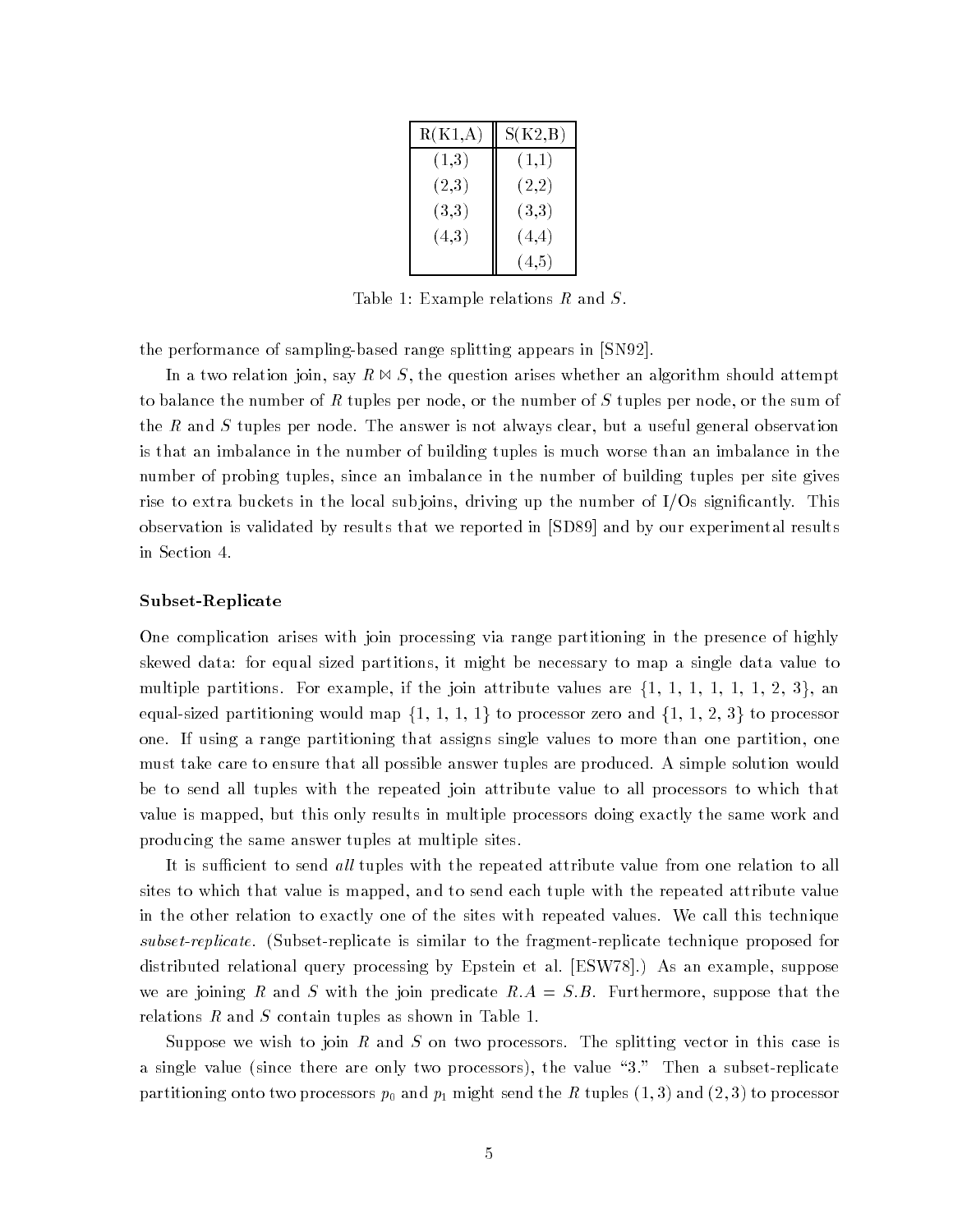$p_0$  and the R tuples (3,3) and (4,3) to processor  $p_1$ . This is the "subset" part of the partitioning. Since the R tuples were subsetted, for correctness the S tuples with the join attribute value 3 must be replicated among both processors. This means that the S tuples  $(1,1)$ ,  $(2,2)$ , and  $(3,3)$  will be sent to  $p_0$ , while the S tuples  $(3,3)$ ,  $(4,4)$ , and  $(4,5)$  will be sent to  $p_1$ .

Again the question arises whether to replicate the building (inner) relation and to subset the probing (outer) relation or vice-versa. While there are clearly situations where either will out perform the other, again a reasonable heuristic is to subset the building relation and replicate the probing relation. The motivation for this heuristic is that it is critical that the portion of the building relation mapped to each processor be as small as possible so as to minimize the number of buckets in the join.

### Weighting

Another complication that arises with range partitioning is that it will often be the case that a join attribute value appears a different number of times in different partitions. For example, suppose that the join attribute values in a 12 tuple relation are  $\{1,2,3,4,4,4,4,4,4,4,4,6\}$ , and that we wish to partition over three processors  $p_0, p_1$ , and  $p_2$ . Then an even partitioning vector would be [4, 4], meaning that tuples with the join attribute value 4 should be mapped to all three processors. Since a total of 8 tuples have the join attribute value \4", to balance the load evenly among the 3 processors, 1/8 of the tuples with 4 as the join attribute must be directed to processor  $p_0$  (along with join attribute values 1, 2, and 3),  $1/2$  to processor  $p_1$ , and  $3/8$  to processor  $p_2$  (along with join attribute value 6).

We refer to this technique for distributing replicated values for the subsetted relation as weighted range partitioning.

#### Virtual Processor Partitioning

This and the next subsection deal with the problem of join product skew. For concreteness, suppose that we are joining two 10,000 tuple relations and that in each relation the join attribute value "1" appears 1,000 times and no other join attribute value appears more than once. Also, assume that we have 10 processors. Then if we use equal sized range partitioning, all 1000 tuples with \1" as their join attribute value from both relations will be mapped to processor zero, meaning that processor zero will be asked to generate 1,000,000 result tuples. There is no way to remedy this problem by choosing a set of 9 splitting values; too many 1's will be mapped to some processor in every case.

The solution to this problem is to choose many more partitions than there are processors. This idea has appeared many times before in the skew join literature with respect to hash bucket partitioning; the first reference to the technique is probably in [KTMo83]. We refer to the technique of using multiple range partitions per node as virtual processor partitioning. In the previous example, if we chose 100 buckets per processor, for a total of 1000 buckets,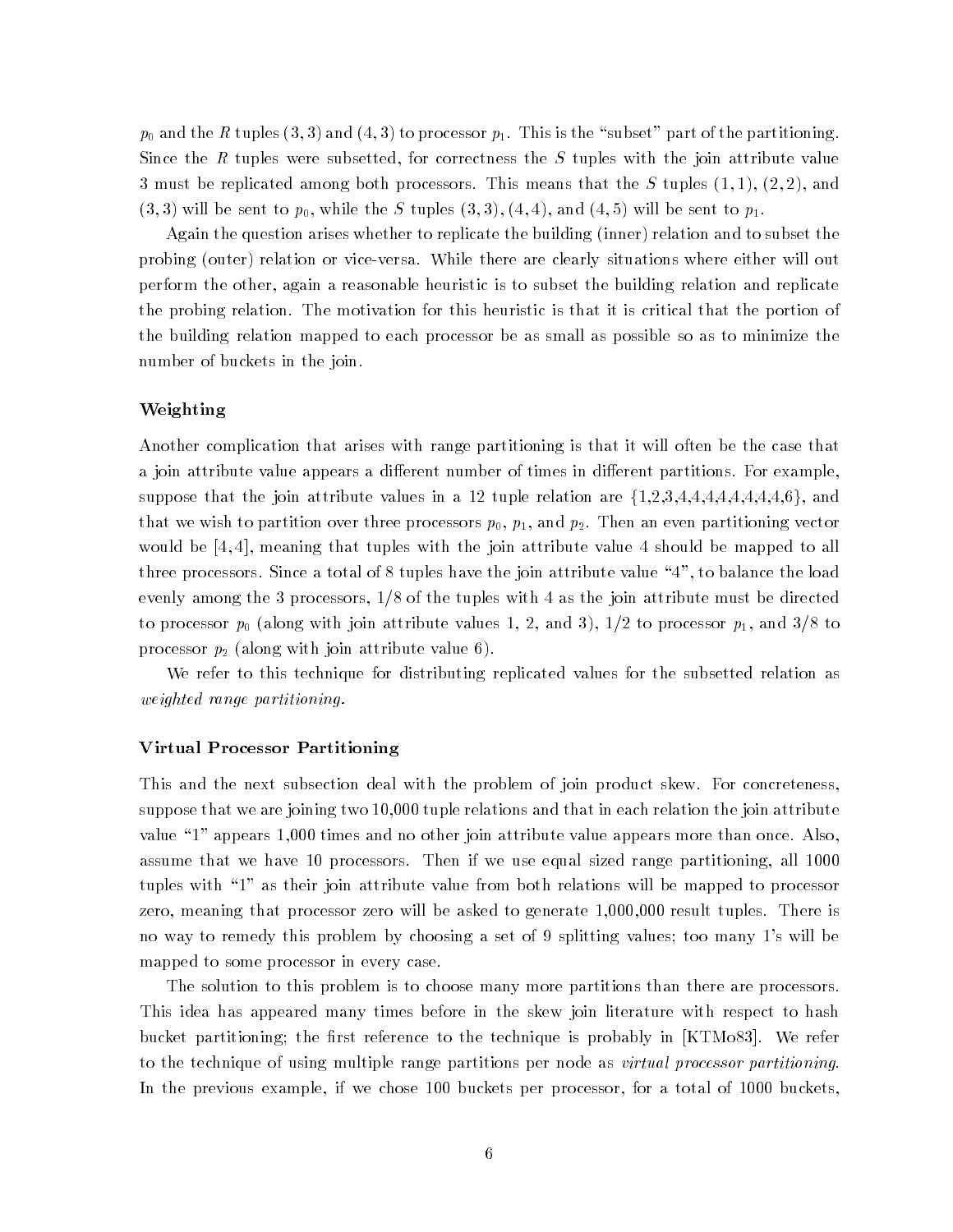we would have a fine enough granularity to resolve this problem. In particular, the  $1000$  1's would be spread among 100 buckets (subranges), each of which could be mapped to a different processor. This of course leaves open the question of how these virtual processor partitions are to be mapped to the actual processors. We considered two techniques for this, both described in the next subsection.

### Load Scheduling

We consider two basic techniques for mapping virtual processor partitions to actual processors:

1. Round robin.

This is the simplest scheme  $-$  if there are k processors, the *i*th virtual processor partition is mapped to actual processor  $i \mod k$ .

2. Processor scheduling.

In this scheme, for each virtual processor partition  $i$ , we compute an estimate of the cost  $c_i$  of joining the tuples of  $R_i$  and  $S_i$ . Any formula for estimating the cost of a join could be used; we chose the simple technique of estimating that

$$
c_i = |R_i|_{\text{est}} + |S_i|_{\text{est}} + |R_i \bowtie S_i|_{\text{est}}
$$

where  $|R_i|_{est}$  is an estimate of the number of R tuples mapped to partition i,  $|S_i|_{est}$ is an estimate of the number of S tuples mapped to partition i, and  $|R_i \bowtie S_i|_{est}$  is an estimate of the number of tuples in  $R_i \bowtie S_i$ . We computed this estimate of the size of  $R_i \bowtie S_i$  by assuming that the join attribute values in each of  $R_i$  and  $S_i$  were uniformly distributed between the endpoints of the range for virtual processor partition  $i$ . Once this estimate for the cost of the joining of the virtual processor partitions has been computed, any task scheduling algorithm can be used to try to equalize the times required by the virtual processor partitions allocated to the physical processors. We used the heuristic scheduling algorithm known as "LPT" [Gra69].

This approach is similar to that used by Wolf et al. [WDYT90] in scheduling hash partitions, although in that paper the statistics used to schedule these partitions are gained by a complete scan of both relations rather than by sampling, and hash partitioning is used instead of range partitioning.

### 2.3 Algorithm Description

The algorithms that we implemented can be described in terms of the skew handling techniques defined above. But first we need to discuss how the approximate splitting vectors are computed. For each algorithm except hybrid hash, we first used sampling to compute a statistical profile of the join attribute values of the two relations to be joined. We obtained this sample by using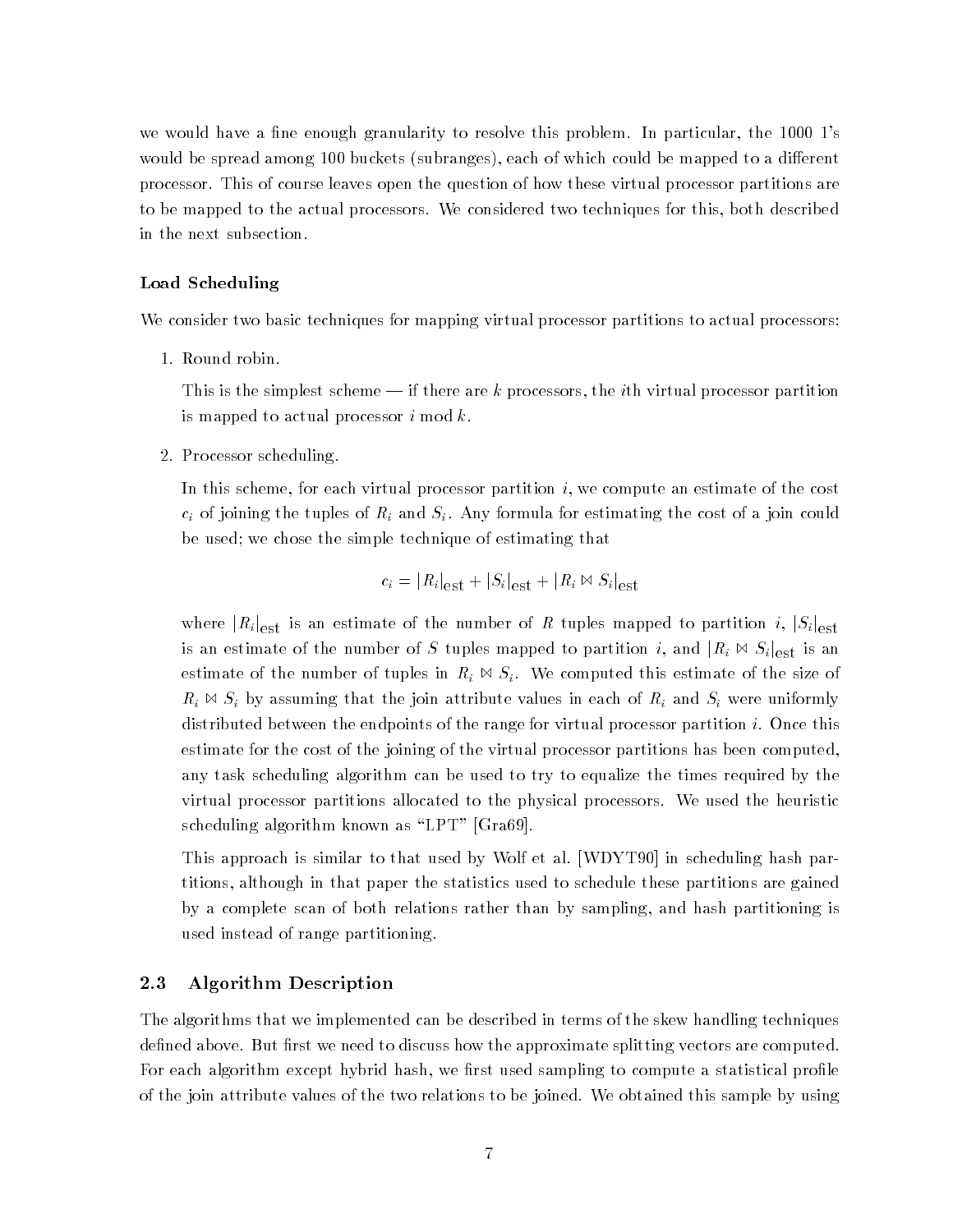stratied sampling [Coc77] with each stratum consisting of the set of tuples initially residing at a processor. Within each processor, the sampling was performed using page-level *extent map* sampling. Extent map sampling is described in Section 3. Issues involving stratified sampling and page level sampling are discussed in [SN92]. We now describe the skew handling algorithms.

### 1. Hybrid hash.

This is just the basic parallel hybrid hash algorithm (with no modifications for skew handling.) A description of this algorithm and some alternatives appears in [SD89].

### 2. Simple range partitioning.

At the top level, this algorithm works as follows:

- (a) Sample the building (inner) relation.
- (b) Use the samples to compute an approximate partitioning vector. The number of partitions defined by the partitioning vector is equal to the number of processors.
- (c) Redistribute the building relation using the approximate partitioning vector to determine to which processor the tuples should go.
- (d) Build an in-memory hash table containing as many building relation tuples as possible. Overflow tuples are partitioned into buckets sized so that each such bucket will fit in main memory [SD89].
- (e) Redistribute the probing (outer) relation using the same approximate partitioning vector as in step 3.
- $(f)$  For each tuple of the probing relation probe the in-memory hash table, outputting a join result tuple for each match. If overflow occurred in step 4, probing tuples corresponding to one of the overflow buckets of the building relation are written directly to disk. Once, all the probing tuples have been received, the overflow buckets of the building and probing relations are processed.

### 3. Weighted range partitioning.

This algorithm is the same as range partitioning except that instead of simple range partitioning, tuples are redistributed using weighted range partitioning.

### 4. Virtual processor partitioning - round robin.

This algorithm is the same as range partitioning except that instead of having the number of partitions equal the number of processors, the number of partitions is a multiple of the number of processors. The exact number of partitions is a parameter of the algorithm. The partitions are allocated to processors using round robin allocation.

### 5. Virtual processor partitioning - processor scheduling.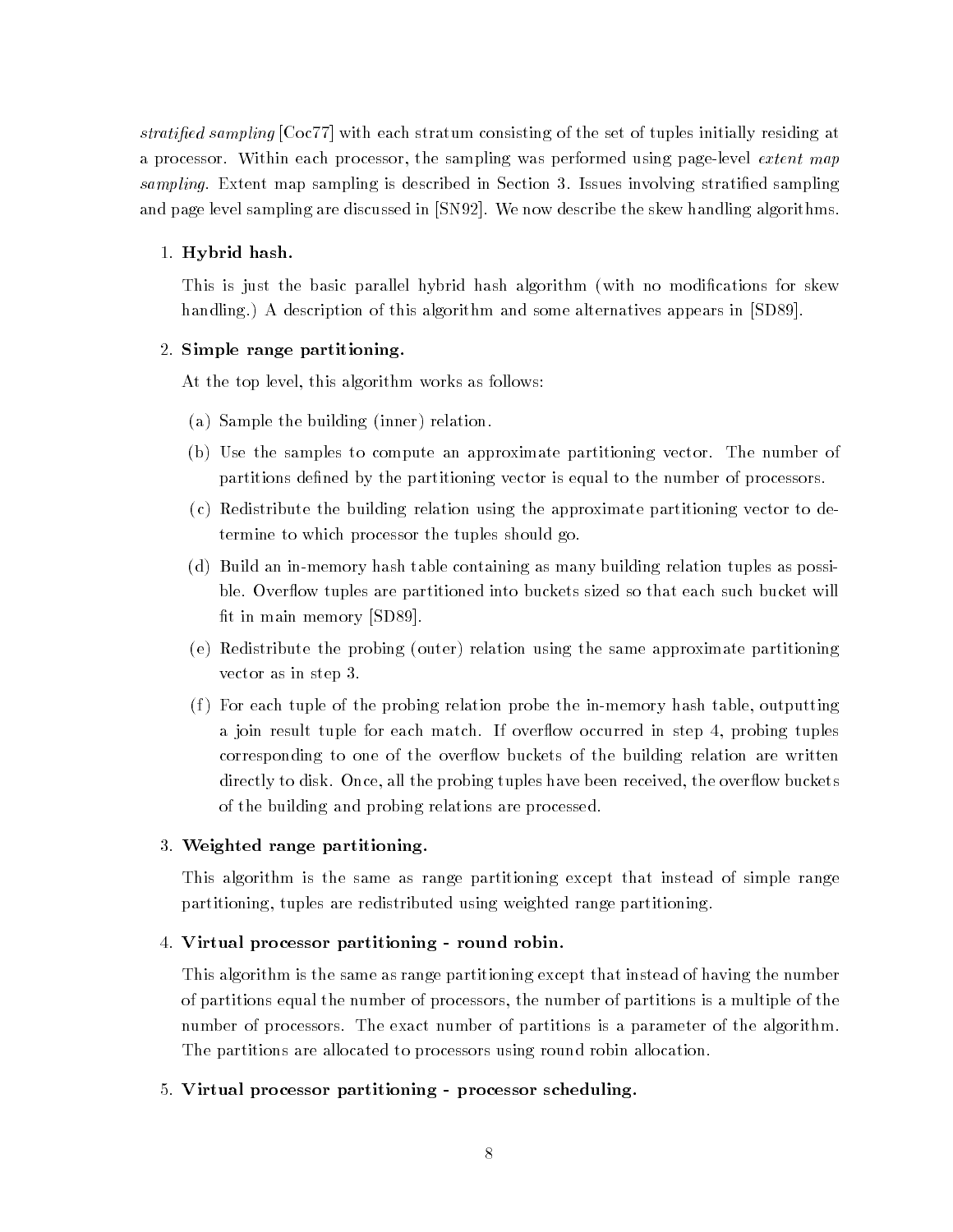This algorithm is the same as virtual processor partitioning - round robin except that instead of using round robin allocation of partitions to processors, processor scheduling using LPT is used.

# 3 Implementation Details

In this section we describe some of the details of the implementation of the skew handling algorithms within Gamma. We begin by explaining how we sampled the relations, and then consider the modications to Gamma that were necessary for the remainder of the algorithms.

### Sampling Implementation

As mentioned in Section 2, we use stratied sampling to obtain a sample from relations distributed throughout the multiprocessor. In stratified sampling, if a k node multiprocessor needs to take n samples, each processor takes  $n/k$  samples from its local partition of the database. Although this is not a simple random sample of the entire relation, a stratified sample is sufficient for our purposes.

Stratied sampling requires that each processor take some specied number of samples from its partition of the database. A number of techniques have been proposed for this problem, notably sampling from B+ trees  $\vert\mathsf{U}\,\mathsf{K}\circ\mathsf{y}\vert,$  sampling from hash tables  $\vert\mathsf{U}\,\mathsf{K}\,\mathsf{X}\mathsf{y}\mathsf{U}\vert,$  and using a dense index on a primary key [DNS91a]. In this section we describe a new technique that we call extent map sampling.

Extent-based sampling requires neither an index on a dense primary key nor an index on any other attribute. Our scheme hinges on the fact that many systems allocate pages in contiguous units called *extents*, and record information about where the pages of a file are stored by linking together the extents for the pages of the file. This information is maintained in a small memory-resident data structure. Moreover, the address of a page within an extent can be found by adding an offset to the address of the first page of this extent. Given this information, we can select a random page or tuple as follows: generate a random number  $r$  between one and the number of pages in the file (relation). Find the address of the  $r$ th page of the file by chaining down the linked list of extents. If a random page is desired, then this page can be brought in; if a random tuple is desired, we follow this I/O by randomly choosing one of the tuples in the page.

The above correctly chooses a random page if the pages in the relation have the same number of tuples. However, if they do not we will need acceptance/rejection sampling to accept or reject a randomly chosen page so that the inclusion probabilities for each tuple of the relation is identical. If all pages have the same number of tuples then we require exactly one I/O to fetch a random tuple. If they do not, then the average number of I/O's required for fetching a random tuple is the inverse of the fill-factor. Therefore, if the fill-factor is more than 50% we would need at most two  $I/O$ 's on an average to fetch a random tuple. This is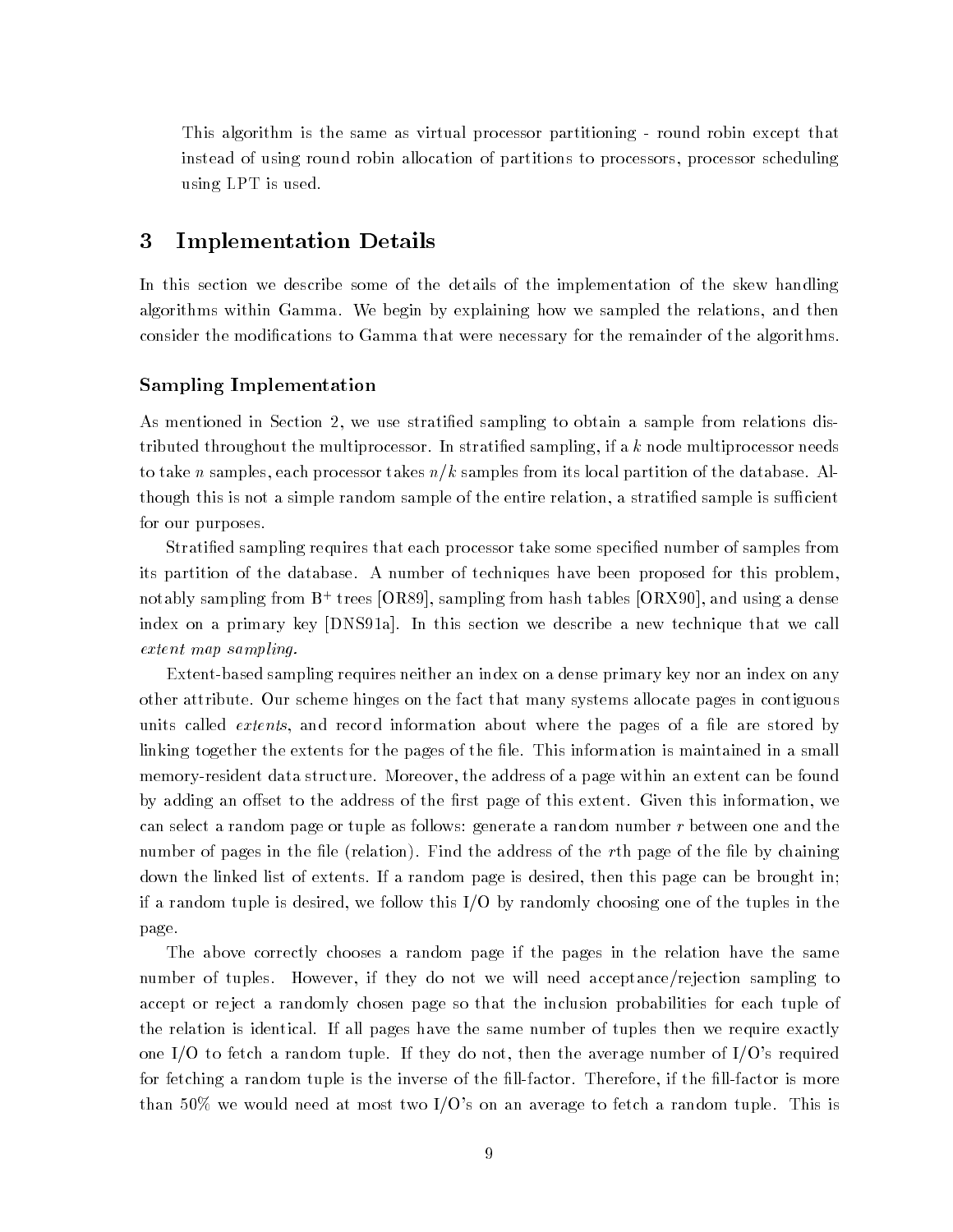still better than the previous index-based methods even assuming that the previous methods have no wasted I/O's due to acceptance rejectance sampling. For this reason we have adopted extent-map sampling in our implementation.

We also used page-level sampling in our implementation. This means that after a random page has been selected and read into memory (using extent map sampling), we add every tuple on that page to the sample. This in effect boosts the number of samples per  $I/O$  by a factor equal to the average number of tuples per page. This technique is most efficient if the correlation on the join attribute within a page is low.

### Implementation in Gamma

In order to investigate the performance of our skew handling algorithms, we implemented the algorithms using Gamma |DGS+90| as our experimental vehicle. Gamma falls into the class of shared-nothing [Sto86] architectures. The hardware consists of a 32 processor Intel iPSC/2 hypercube. Each processor is configured with a 80386 CPU, 8 megabytes of memory, and a 330 megabyte MAXTOR 4380 (5 1/4 in.) disk drive. Each disk drive has an embedded SCSI controller which provides a 45 Kbyte RAM buffer that acts as a disk cache on sequential read operations. The nodes in the hypercube are interconnected to form a hypercube using custom VLSI routing modules. Each module supports eight full-duplex, serial, reliable communication channels operating at 2.8 megabytes/sec.

Gamma is built on top of an operating system designed specically for supporting database management systems. NOSE provides multiple, lightweight processes with shared memory. A non-preemptive scheduling policy is used to help prevent convoys [BGMP79] from occurring. NOSE provides communications between NOSE processes using the reliable message passing hardware of the Intel iPSC/2 hypercube. File services in NOSE are based on the Wisconsin Storage System (WiSS) [CDKK85].

The services provided by WiSS include sequential files, byte-stream files as in UNIX,  $B^+$ tree indices, long data items, an external sort utility, and a scan mechanism. A sequential file is a sequence of records that may vary in length (up to one page) and that may be inserted and deleted at arbitrary locations within a file. Optionally, each file may have one or more associated indices that map key values to the record identifiers of the records in the file that contain a matching value. One indexed attribute may be designated to be a clustering attribute for the file.

Before beginning this work, Gamma already contained the code needed to perform a parallel hybrid hash join. The critical code that needed to be added to the system in order to incorporate our new skew handling join algorithms were

- 1. code to do the parallel stratied page level extent map sampling,
- 2. code to sort the resulting samples and build the required approximate splitting vectors, and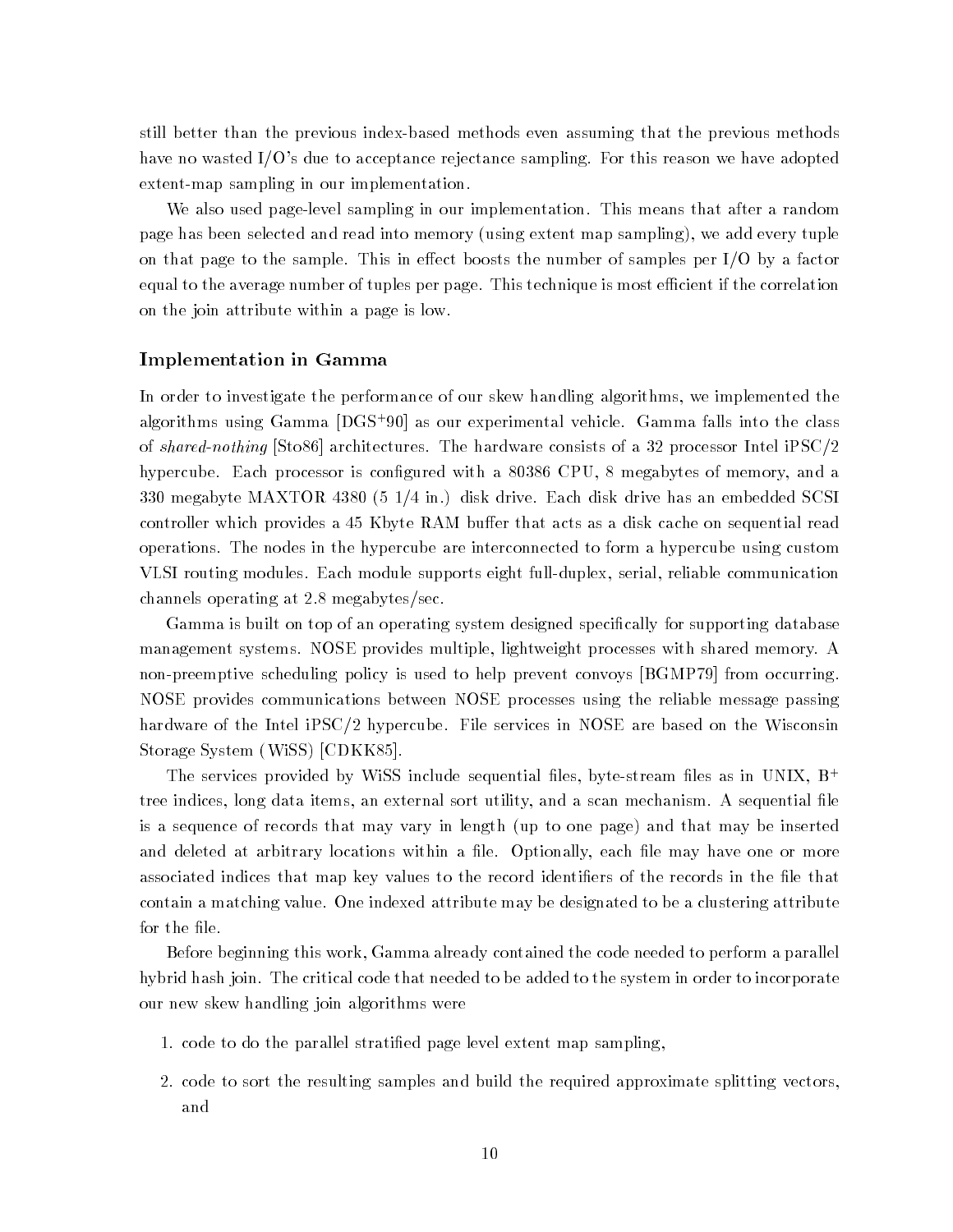3. code to redistributes tuples using the new distribution types (e.g., subset-replicate) required by our algorithms.

Items 1 and 2 above were straightforward. We now discuss the changes to the redistribution code in more detail.

Basic parallel hybrid hashing in Gamma makes use of a data structure called a split table [DGS+ 90, DG92]. This data structure contains entries that are (hash bucket, processor number) pairs. If k processors are being used to execute a relational operation, then the split tables have k entries. The semantics are such that any tuple that hashes to a given hash bucket should be sent to the processor number in the split table entry for that hash bucket. Each processor executing an operation has a copy of this split table. In a given processor, associated with the split table are k outgoing buffer pages, one for each processor. When a tuple maps to a given hash bucket, it is added to the corresponding buffer page; when this page fills, a message containing this page is sent to the target processor.

To add basic range partitioning, we added a new type of split table called a range split table. This was a simple modication; the only change is that entries of the split table correspond to ranges of join attribute values instead of corresponding to hash buckets. When deciding where to send a tuple, instead of hashing the join attribute value to find the corresponding entry, the range split table is searched to find the range containing the join attribute value. If a tuple t maps to more than one range (e.g., if there are repeated values in the split table), then, during redistribution of the building (inner) relation, one of the duplicate ranges is selected at random and t is sent to the corresponding processor. During redistribution of the probing (outer) relation, t is sent to the processors corresponding to all of the containing subranges.

To add weighted range partitioning, we augmented the basic range split table to contain weights for the upper and lower boundary values of each range in the table. These weights are computed from the sorted set of samples at the time when the partitioning values are being computed. Then, during the redistribution of the building relation, instead of sending tuple  $t$  to a randomly selected subrange, a subrange is selected with a probability that reflects the weights in the weighted-range split table.

The most obvious way to add virtual processor range partitioning would be to expand these basic range splitting tables to add more entries than processors. The difficulty in doing so is that the lower level Gamma code assumes that there will be exactly one outgoing buffer page for every entry in the split table. For large numbers of virtual processors, the space required by this scheme is prohibitive. For example, for 30 processors and 50 virtual processor ranges per processor it would require 1500 output buffers (12 megabytes with 8K byte network packets) per node. This is more than the total amount of memory per node in our sytem.

To solve this problem we used a two-level split table. The upper level table contains the same number of entries as the number of virtual processor partitions. The lower level table contains one entry per processor. Each entry in the upper table consists of a (range, lower split table entry number) pair. When a tuple is being processed to decide to which processor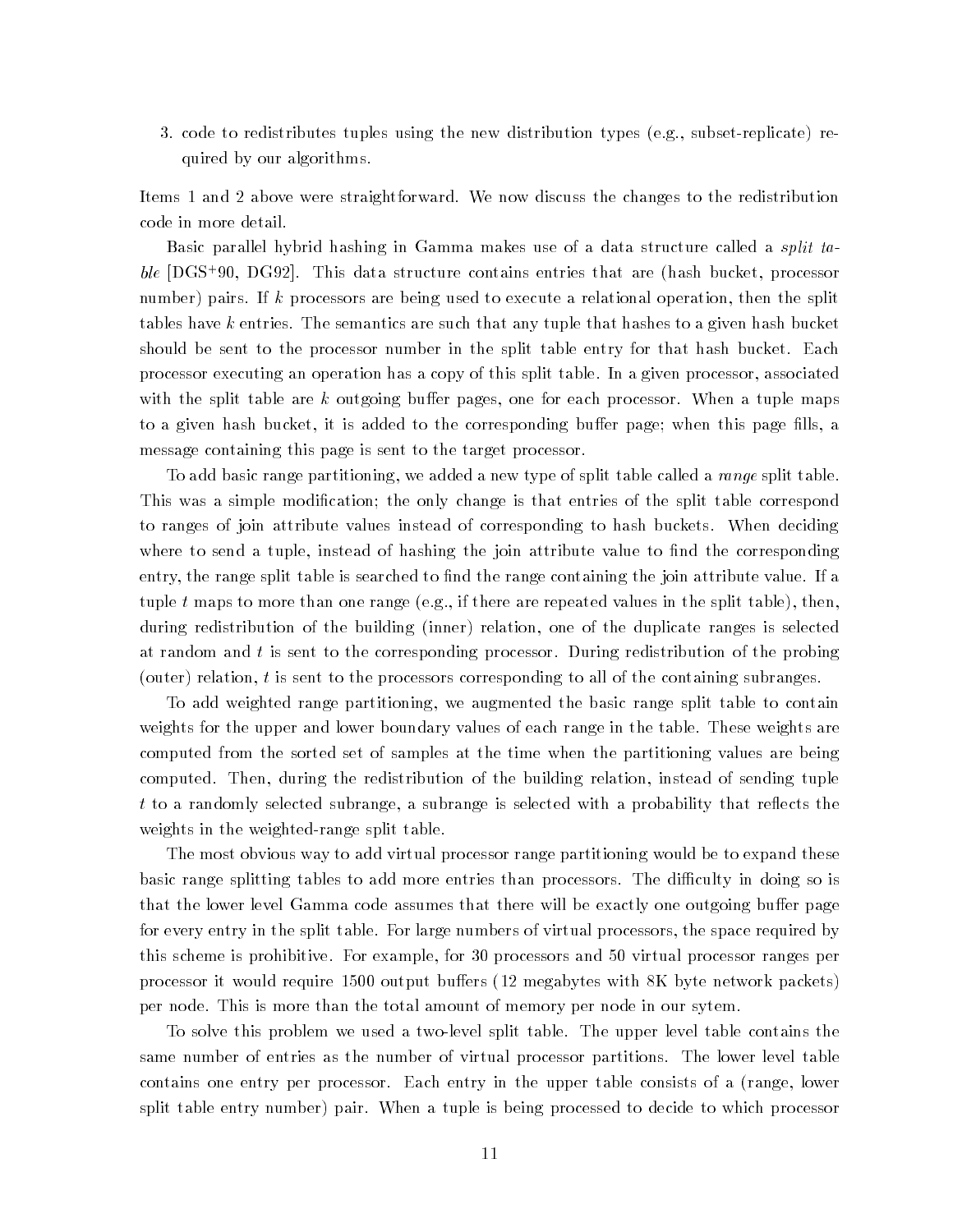it should be sent, first a lookup is performed on the upper table to determine the set of virtual processor ranges in which the join attribute value of the tuple appears. Next the entries for these ranges are examined to determine to which lower level entries the tuple belongs. From this set of entries in the lower level table the system can determine to which processors the tuple should be sent. Only one buffer page per destination processor is used.

# 4 Experiments and Results

#### Test Data

For the purposes of this experiment we wanted to use a set of test data that was simple and intuitively easy to understand, yet that would stress all of our skew handling algorithms. One option would have been to generate relations with attributes drawn from standard statistical distributions (like Zipf and normal.) We decided against this because we found that relations with such attributes make the experiments much harder to understand and control. For example, suppose we wish to perform a set of joins on a pair of relations, varying the level of skew in both relations, yet keeping the answer size approximately constant? This is difficult to do with sets of Zipfian distributions.

To remedy this problem we generated relations with a number of integer attributes, each with various amounts of "scalar skew"  $-$  that is, in an N tuple relation, in each attribute the constant "1" appears in some fixed number of tuples, while the remaining tuples contain values uniformly distributed between two and  $N$ . The use of such a distribution has three major benets. First, it makes it easy to understand exactly what experiment is being performed. Second, it is easy to keep the answer size constant over varying amounts of skew. Finally, it captures the essence of the Zipfian distribution (a small number of highly skewed values with the bulk of the values appearing very infrequently) without suffering its drawbacks. The term "scalar skew" is due to Walton et al. [WDJ91]. This is also the model of skew used by Omiecinski [Omi91].

The exact description of the attributes are as follows. In each case, we are assuming a relation of N tuples, and that  $N \ge 100,000.$  The attributes relevant to our experiments are x1, x10, x100, x1000, x10000, x20000, x30000, x40000, and x50000. The number following the \x" in each case is the number of tuples in which the value \1" appears in the join attribute (these tuples are chosen at random). The remainder of the tuples have a join attribute value chosen randomly from 2 to N, where N is the number of tuples in the relation. For example, the  $x10$ attribute has the semantics that the value \1" appears in exactly ten randomly chosen tuples. The remaining  $N - 10$  tuples contain values uniformly chosen at random between 2 and N. The rationale for choosing these attributes should become more apparent in the following set of experiments. In addition to the attributes listed above, each tuple contained a string attribute to pad the length of each tuple to 100 bytes. In all of our experiments below we used relations of 500,000 tuples. Thus, each relation occupies approximately 50 megabytes of disk space.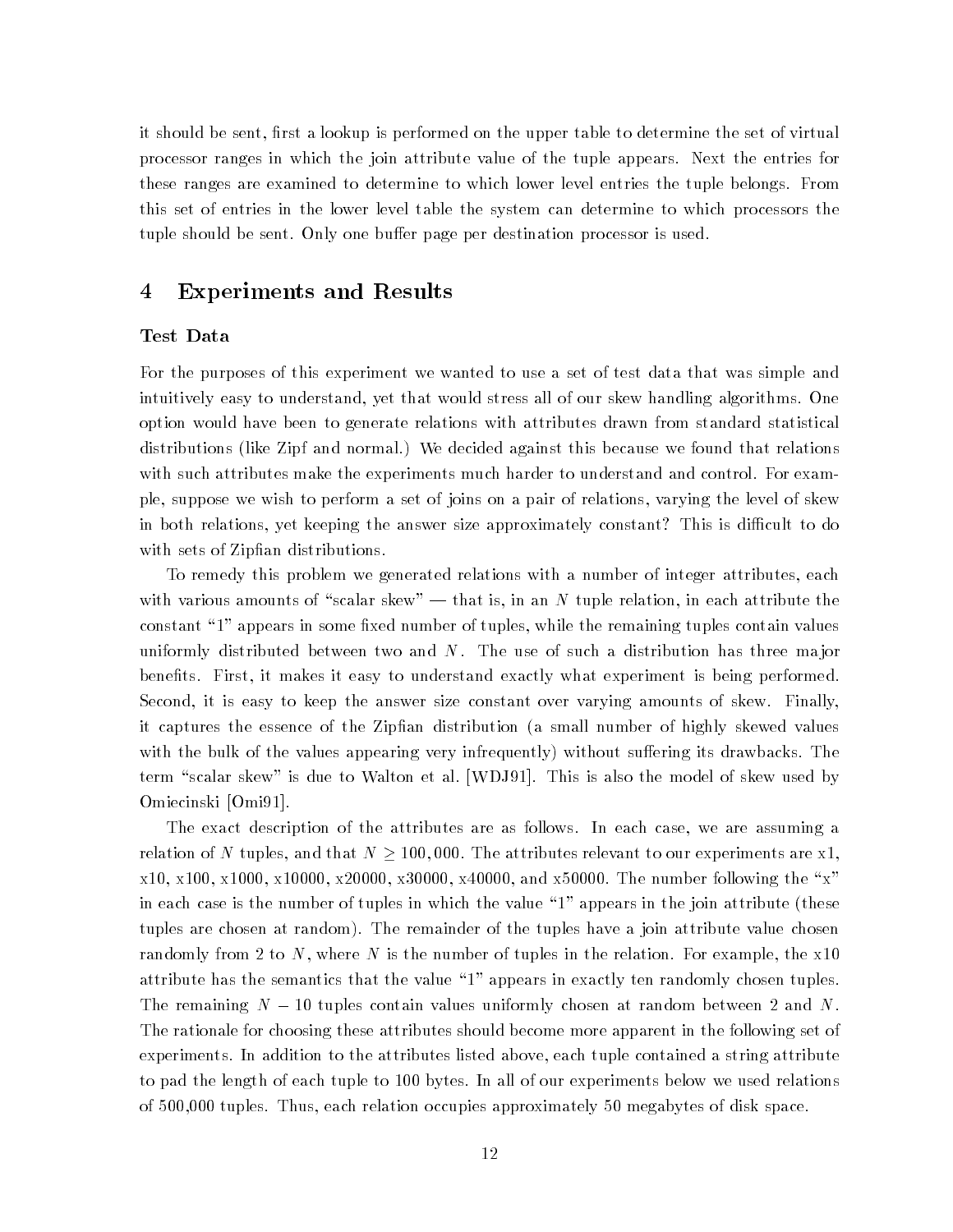All experiments were conducted using 30 processors with disks. Speedup or scaleup experiments were not performed as we were more interested in focusing on the relative performance of the different algorithms. Furthermore, previous join [DGG+86, DGS+90, DGS88, DNS91a,  $\,$ SD89] and sorting [DNS91b] tests demonstrated that the Gamma provides linear speedup and scaleup over a wide range of different hardware and software configurations.

### Single Skew Experiments

In the first set of experiments we ran the building relation was skewed and the probing relation was uniform. This models a very common sort of join in practice — joins between a key of one relation and the corresponding foreign key in another. Each data point is the average of 5 experiments. For the range, weighted range, and virtual processor range partition round robin the number of samples on the building relation was fixed at 14,400 (the probing relation is not sampled in these algorithms.) For the virtual range partition processor scheduling algorithm, we took 14,400 samples of both the building and probing relations. For the virtual processor range partitioning algorithms we use 60 virtual processors per processor. The results of the experiment appear in Table 2.

| Alg.     | $x1 \bowtie x1$ | $x10K \bowtie x1$ | $x20K \bowtie x1$ | $\vert$ x30K $\bowtie$ x1 | $\vert$ x40K $\bowtie$ x1 | $x50K \bowtie x1$ |
|----------|-----------------|-------------------|-------------------|---------------------------|---------------------------|-------------------|
| HH       | 33.0            | 52.2              | 79.5              | DNF                       | DNF                       | <b>DNF</b>        |
| Range    | 43.1            | 43.4              | 58.9              | <b>DNF</b>                | DNF                       | DNF               |
| W. Range | 41.8            | 41.9              | 51.7              | 52.2                      | 52.9                      | 52.6              |
| $VP-RR$  | 43.9            | 44.2              | 44.0              | 43.4                      | 43.8                      | 43.3              |
| $VP-PS$  | 47.7            | 47.3              | 47.5              | 47.6                      | 47.9                      | 47.6              |

Table 2: Effect of skewed building relation.

In Table 2, entries marked "DNF" means that the algorithm did not finish. The reason these tests did not finish was that in those cases marked "DNF", the algorithms mapped more tuples with "1"s in the join attribute to a single processor than can simultaneously fit in the memory of that processor. In the current Gamma implementation, the per-node hybrid hash code does not handle this extreme case. We see that Hybrid Hash (HH) is clearly the algorithm of choice for the zero skew case  $(x_1 \bowtie x_1)$ . This is because when compared to the skew handling algorithms, (1) Hybrid Hash does not incur the overhead of collecting the samples, sorting the samples, and computing an approximate splitting vector, and (2) in Hybrid Hash, to determine a destination processor during redistribution one need only compute a hash function, while in all the other algorithms it is necessary to search a sorted list for the appropriate range entry.

The difference in performance for Range Partitioning (Range) and Weighted Range Partitioning (W. Range) at zero skew is an artifact of the implementation — Weighted Range Partitioning was implemented second and uses a more efficient table search during repartition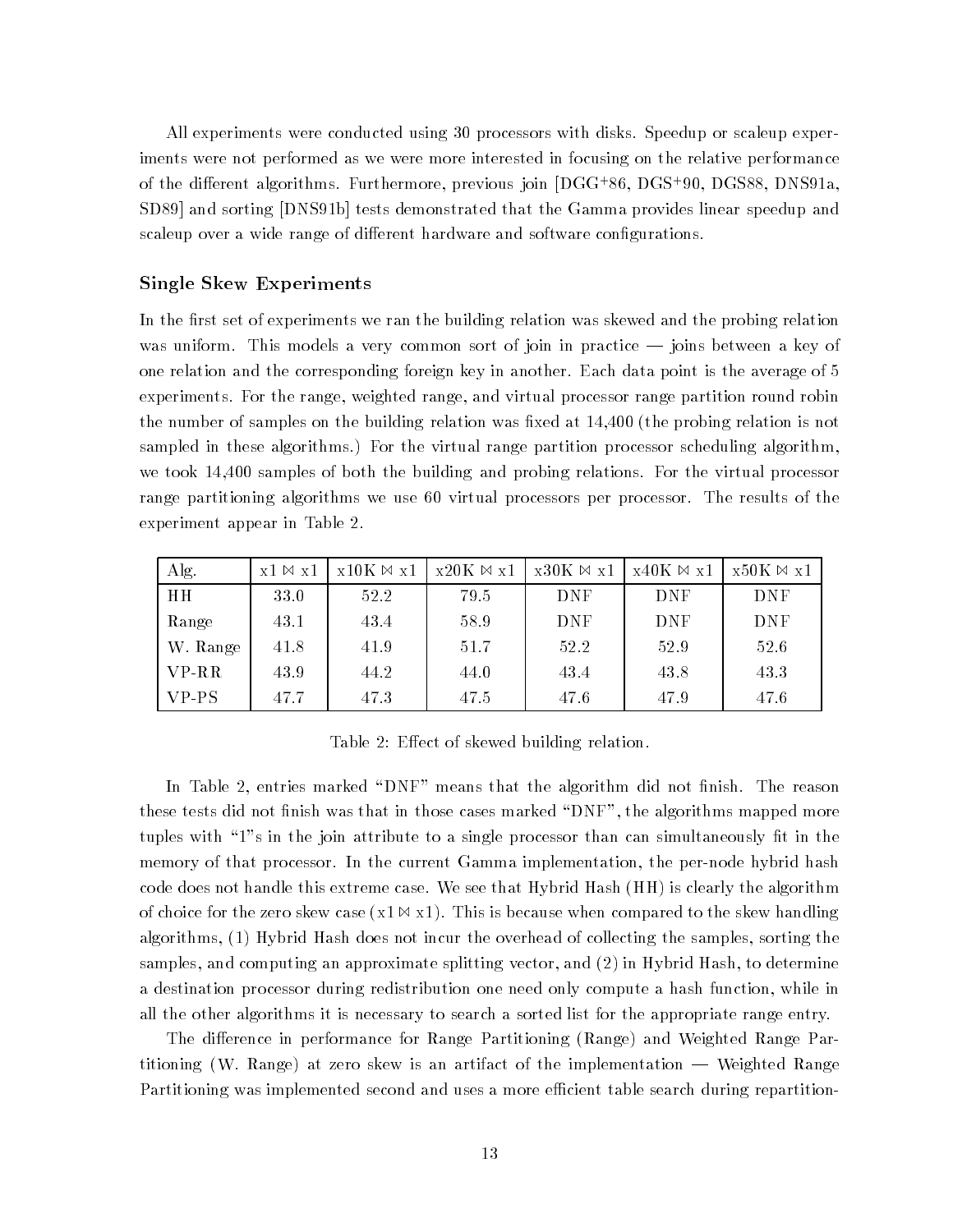ing. We expect that if Range Partitioning were reimplemented using this new code, it would be slightly faster at zero skew since it doesn't need to check the weights before choosing a destination in the subset phase.

At x10K, both Range Partitioning and Weighted Range Partitioning effect the same partitioning, sending the tuples with 1's in the join attribute along with about 6K other tuples to processor zero. However, at x20K, Range Partitioning sends all 20K tuples with 1's to processor zero, while Weighted Range Partitioning sends about 16K of these tuples to processor zero and 4K of these tuples (plus about 12K other tuples) to processor one. Weighted Range Partitioning performs worse on x10K than on x1 because even though the same number of tuples are distributed to each processor in both cases, in the x10K case the join hash table for processor zero contains one bucket with 10K tuples (the bucket to which \1" is mapped.) At 20K the situation is even worse, as there is a bucket with about 16K ones in that case.

Virtual Processor Range Partitioning with Round Robin allocation (VP-RR) starts off at zero skew with slightly higher overhead than Weighted Range because during redistribution, to determine a destination processor it must searchamuch bigger range table (bigger by a factor of 60.) Virtual Processor Range Partitioning with Processor Scheduling (VP-PS) has even more overhead, since it must sample and sort the probing relation and then run the LPT scheduling algorithm. However, in the skewed cases both these algorithms outperform Range and W. Range because they map the tuples with 1's to more processors, avoiding the large hash table entry effect.

Next we wanted to test the effect that a skewed probing relation would have on the algorithms. Note that since the first four algorithms do not sample the probing relation, these algorithms use the same splitting vector independent of the skew in the probing relation. For this reason, the performance deteriorates rapidly, so we do not go beyond  $x1 \bowtie x20K$ . Note that Hybrid Hash does relatively well here. VP-PS samples the probing relation, but its estimates of the per virtual processor execution times were too inaccurate to provide good performance.

| Algorithm      | $x1 \bowtie x1$ | $x1 \bowtie x10K$ | $x1 \bowtie x20K$ |  |
|----------------|-----------------|-------------------|-------------------|--|
| H <sub>H</sub> | 33.0            | 44.5              | 55.3              |  |
| Range          | 43.1            | 53.3              | 63.7              |  |
| W. Range       | 41.8            | 51.0              | 61.7              |  |
| $VP-RR$        | 43.9            | 52.2              | 63.0              |  |
| VP-PS          | 47.7            | 58.1              | 67.9              |  |

Table 3: Effect of skewed probing relation.

An alternative approach to handling single relation skew would be to sample the probing relation, then use these samples to compute a splitting vector that could be used for both the building and probing relations. We did not pursue this approach for the following reason: if the probing relation is highly skewed, and we distribute the building relation using a splitting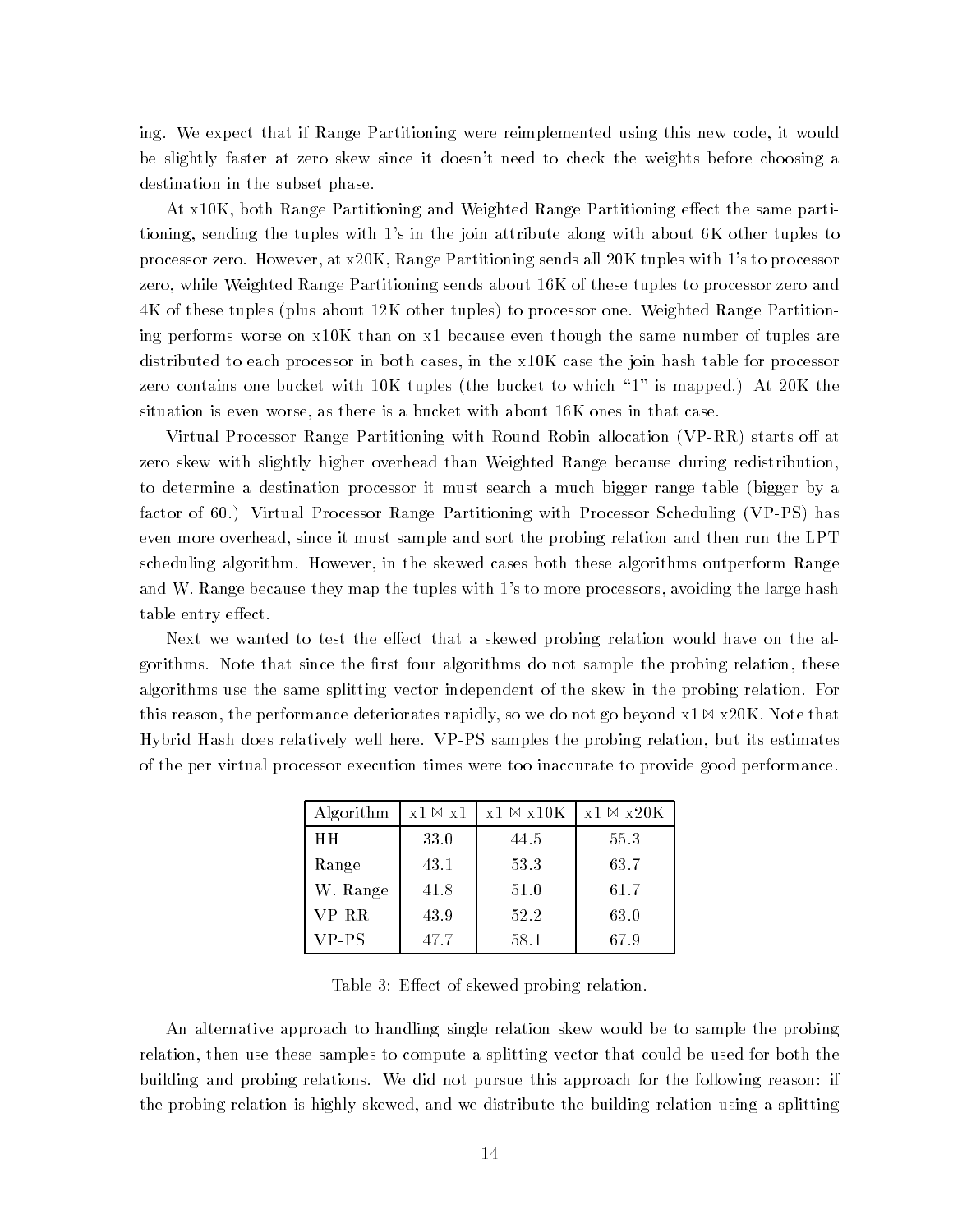vector that evenly distributes the probing relation, then greatly varying numbers of building tuples are sent to each processor. This in turn causes some processor(s) to use many more buckets that would be necessary if the building relation were evenly distributed, which will cause performance to suffer.

### Join Product Skew

In this subsection we present experiments in which both relations that participate in the join are skewed. In general, this sort of skew is much harder to deal with than skew in a single relation. Intuitively, the problem is that in join product skew, a relatively small number of repeats can cause a tremendous blowup in the number of tuples generated in the join. For example, if we join the two relations using the join clause  $x10000 \bowtie x10000$ , the result will have  $10^8$  tuples generated due to matches of tuples with ones in the join attributes. This result would be 20G bytes. In addition to exceeding the capacity of our disk drives, we don't think such queries make any sense. Accordingly, we decided to experiment with more modest skews. The first set of experiments below shows the performance of the algorithms using the same conguration (number of samples, number of virtual processors per node) as in Table 2.

| Algorithm | $x10K \bowtie x10$ | $x1K \bowtie x100$ | $x100 \bowtie x1000$ |
|-----------|--------------------|--------------------|----------------------|
| HН        | 143.6              | 144.0              | 144.0                |
| W. Range  | 148.2              | 148.2              | 149.4                |
| $VP-RR$   | 49.7               | 85.8               | 151.0                |
| $VP-PS$   | 56.3               | 94.1               | 155.0                |

Table 4: Performance on data with join product skew.

The joins in Table 4 were designed so that the result size is roughly comparable to that in Tables 2 and 3. In each case the result contains about 600K tuples, 100K of which are due to joining tuples that contain ones in the join attribute. It is clear that only the virtual processor algorithms have signicant success in dealing with this sort of skew. Intuitively, the reason is that in each of the Range and Weighted Range algorithms, the skew in the relation is not enough to cause tuples with one's in the join attribute to be sent to more than one processor.

With the exception of the  $x100 \bowtie x1000$  join, both of the virtual processor algorithms have enough virtual buckets that the one's are mapped to enough processors to distribute the work. For the  $x100 \bowtie x1000$  join, the round robin algorithm fails to distribute the one's because there are so few in the building relation. The virtual processor range partitioning processor scheduling algorithm also fails to distribute the one's into multiple buckets, again because its estimates of the work required per virtual processor are too inaccurate.

It is clear that the performance of the virtual processor range partition algorithms is critically dependent upon the number of virtual processors per processor. Table 5 explores the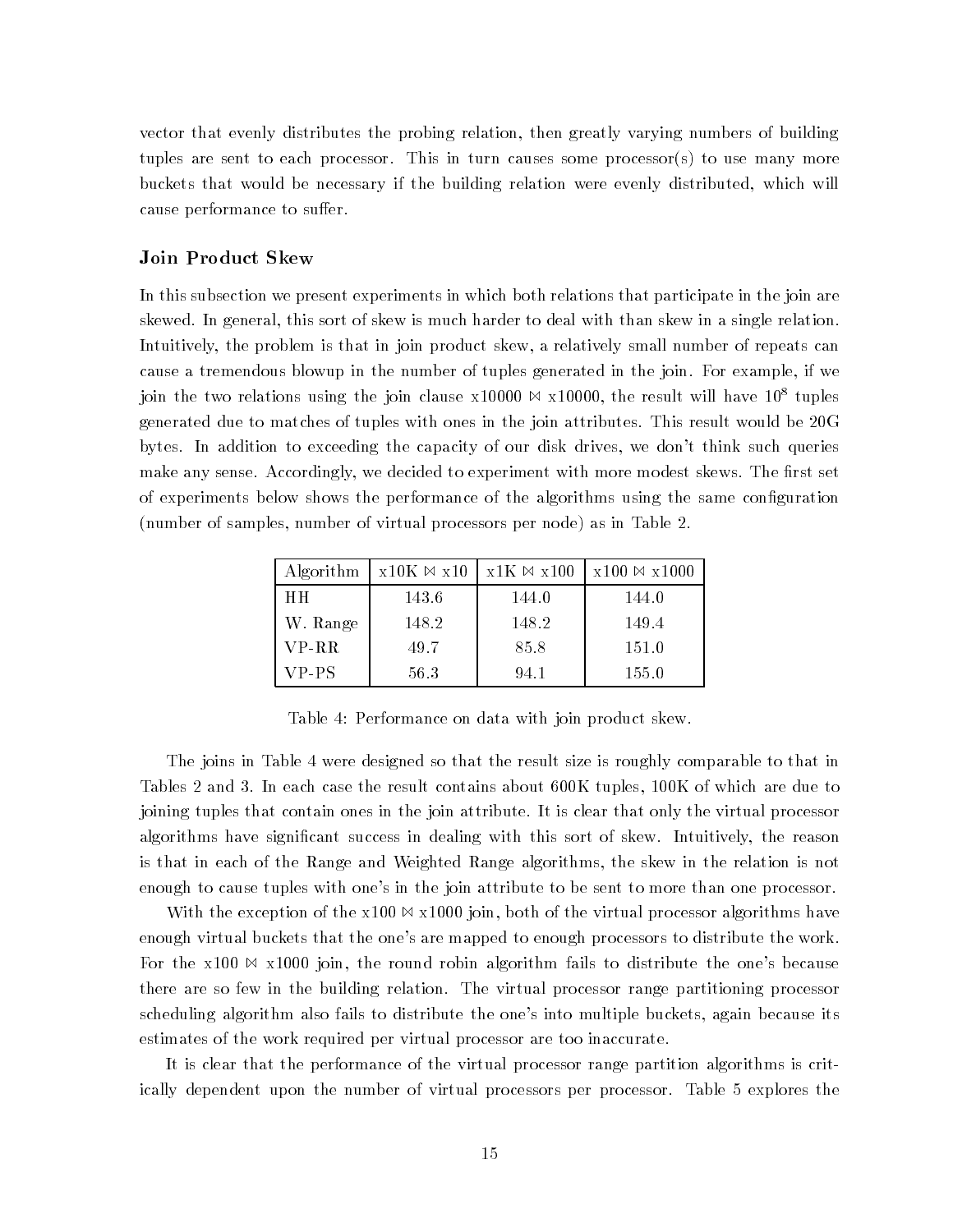performance of the round robin variant on the join  $x10000 \bowtie x100$  for various numbers of processor per node. (Since in our experiments the processor scheduling variant was uniformly worse than the round robin variant, we omit the data points for that algorithm.) The table shows the clear trend that the more virtual processors, the better the performance. The reason for this is that the tuples with \1"s are being distributed over more and more (actual) processors, achieving better load balancing.

| virt. procs. ' |                                          |  | -30 |  |
|----------------|------------------------------------------|--|-----|--|
| exec. sec.     | 147.2   95.3   64.0   54.0   51.8   49.7 |  |     |  |

Table 5: Dependence on number of virtual processors,  $x10000 \bowtie x100$ , virtual processor range partitioning.

Finally, we wanted to illustrate the dependence of virtual processor range partitioning on the number of samples. Table 6 lists the average time as a function of the number of samples for the virtual processor range partition round robin algorithm as a function of the number of samples for the join  $x10000 \bowtie x100$ . Again, since virtual processor range partitioning with round robin allocation was uniformly the best skew handling algorithm, we only present data for it. Note that the performance is relatively stable independent of the number of samples. The general trend is that taking too few samples results in poor load balancing, while taking too many samples results in too much overhead due to sampling (notice in Table 6 that the overall running times dip from 1800 to 3600 samples and then begin to rise again.)

| number of samples $\left  1800 \right  3600$   7200   14400 |  |  |
|-------------------------------------------------------------|--|--|
| execution time (sec)   49.0   47.8   49.0   49.7            |  |  |

Table 6: Dependence on number of samples,  $x10000 \bowtie x10$ , virtual processor range partitioning.

Finally, we would like emphasize that the virtual processor range partition round robin is exceedingly successful at balancing the load among the processors during the execution. Table 7 gives maximum and minimum times (over all processors) to complete the building phase (that is, redistributing the building relation and building an in-memory hash table) and the entire join of  $x1000 \bowtie x10$ . As before, we used 14400 samples and 60 virtual processors per processor. Note that the total time (49.77 seconds) differs from the time reported in for this join in Table 4. This is because the times presented in that table are averages over five runs, whereas the times in Table 7 are from a single run. The difference between the maximum and minimum times for the building phase is less than 6%; the difference for the total execution time is about 2%.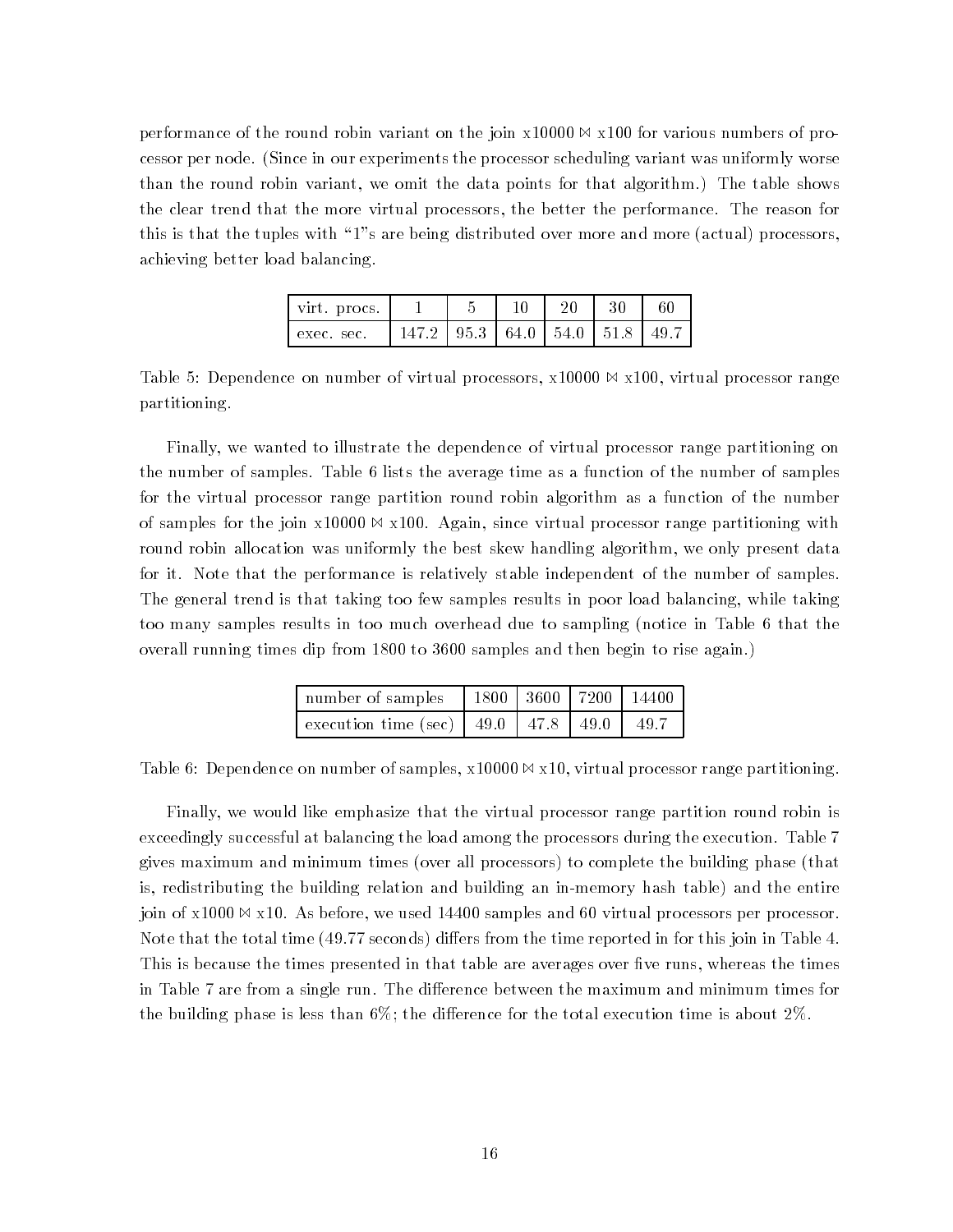| Phase         | min seconds | max seconds |
|---------------|-------------|-------------|
| Building      | 15.55       | 16.48       |
| Complete Join | 48.72       | 49.77       |

Table 7: Maximum and minimum times over all processors,  $x10000 \bowtie x10$ , virtual processor range partitioning.

# 5 Related Work

There has been a wealth of research in the area of parallel join algorithms. Originally, join attribute values were assumed to be uniformly distributed and hence skew was not a problem (see, for example, [BFKS87, Bra87, DG85, DGS88, KTMo83].) As parallel join algorithms have matured, this uniformity assumption has been challenged (see, eg., [LY90, SD89]). In this section, we examine a number of previously proposed algorithms for dealing with data skew and compare these algorithms with our own.

### 5.1 Walton, Dale, and Jenevein

Walton et al. [WDJ91] present a taxonomy of skew in parallel databases. First, they distinguish between *attribute value skew (AVS)* which is skew inherent in the dataset, and *partition skew* which occurs in parallel machines when the load is not balanced between the nodes. AVS typically leads to partition skew but other factors are also involved. These include:

- 1. Tuple Placement Skew (TPS): The initial distribution of tuples may vary between the nodes.
- 2. Selectivity Skew (SS): The selectivity of selection predicates may vary between nodes, for example, in the case of a range selection on a range-partitioned attribute.
- 3. Redistribution Skew (RS): Nodes may receive different numbers of tuples when they are redistributed in preparation for the actual join.
- 4. Join Product Skew (JPS): The join selectivity on individual nodes may differ, leading to an imbalance in the number of output tuples produced.

Walton et al. use an analytical model in order to compare the scheduling hash-join algorithm of [WDYT90] and the hybrid hash-join algorithm of Gamma [SD89, DGS+ 90]. The main result is that scheduling hash effectively handles RS while hybrid hash degrades and eventually becomes worse than scheduling hash as RS increases. However, unless the join is significantly skewed, the absolute performance of hybrid hash is significantly better than that of scheduling hash.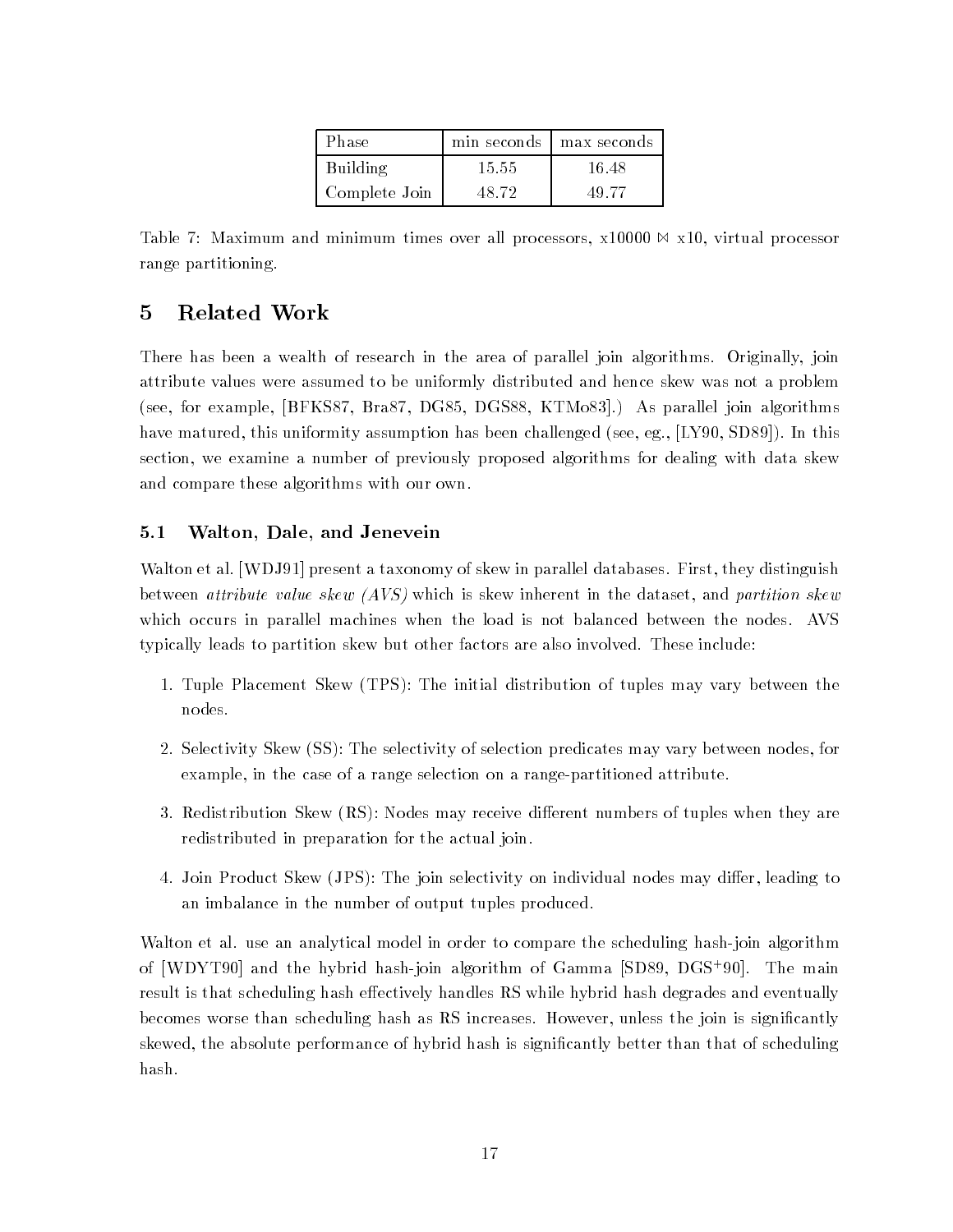#### 5.2 Schneider and DeWitt

In [SD89], we explored the effect of skewed data distributions on four parallel join algorithms in an 8 processor version of the Gamma database machine. The experiments were designed such that TPS and SS were absent. For the tested AVS (normally distributed values), the hash function used in the redistribution phase was quite effective in balancing the load and hence RS was low. Likewise, JPS was low.

The overall results were that the parallel hash-based join algorithms (Hybrid, Grace, and Simple) are more sensitive to RS resulting from AVS in the "building" relation (due to hash table overflow) but are relatively insensitive to RS for the "probing" relation. Experiments with "double-skew" (which lead to JPS) were not run but we extrapolated that the problems would be worse because this case is a superset of the RS for the building relation.

#### 5.3 Kitsuregawa and Ogawa

Kitsuregawa and Ogawa [KO90] describe two algorithms, *bucket-converging parallel hash-join* and bucket-spreading parallel hash join. The bucket-converging hash join is a basic parallelization of the GRACE join algorithm [KTMo83]. Relation  $R$  is read from disk in parallel and partitioned into p buckets (where p is much larger than k, the number of nodes). Since each bucket is statically assigned to a particular node, all of  $R$  is redistributed during this phase of the algorithm. Next, the size of each bucket is examined, and, if necessary, enough buckets are redistributed so that the sum of the sizes of the buckets at each processor is balanced. Relation S is processed similarly. In the last phase, all of the respective buckets of R and S on each node are joined locally.

As they point out, the first phase of this algorithm (the initial repartitioning) is very susceptible to RS. As an alternative, they propose a bucket-spreading hash join algorithm. In this algorithm, relations R and S are partitioned into p buckets as before but each bucket is horizontally partitioned across all available processors during the initial repartitioning phase. During the second phase of the algorithm, a very sophisticated network, the Omega network, is used to redistribute buckets onto the nodes for the local join operation. The Omega network contains logic to balance the load during the bucket redistribution.

Simulation results are presented for the two algorithms where AVS is modeled using a Zipfian distribution. When the data is uniformly distributed, the two algorithms are almost identical. The bucket-spreading algorithm is shown to effectively reduce RS in the presence of increasing AVS, while the bucket-converging algorithm suffers.

When compared to our weighted-range and virtual processor algorithms, both of these algorithms are likely to have higher response times. In particular, our algorithms redistribute both the joining relations exactly once. Their bucket-spreading algorithm redistributes both relations twice. In addition, if the two relations do not fit in memory, an extra write and read of both relations to disk will be required between the two repartitioning phases. The bucket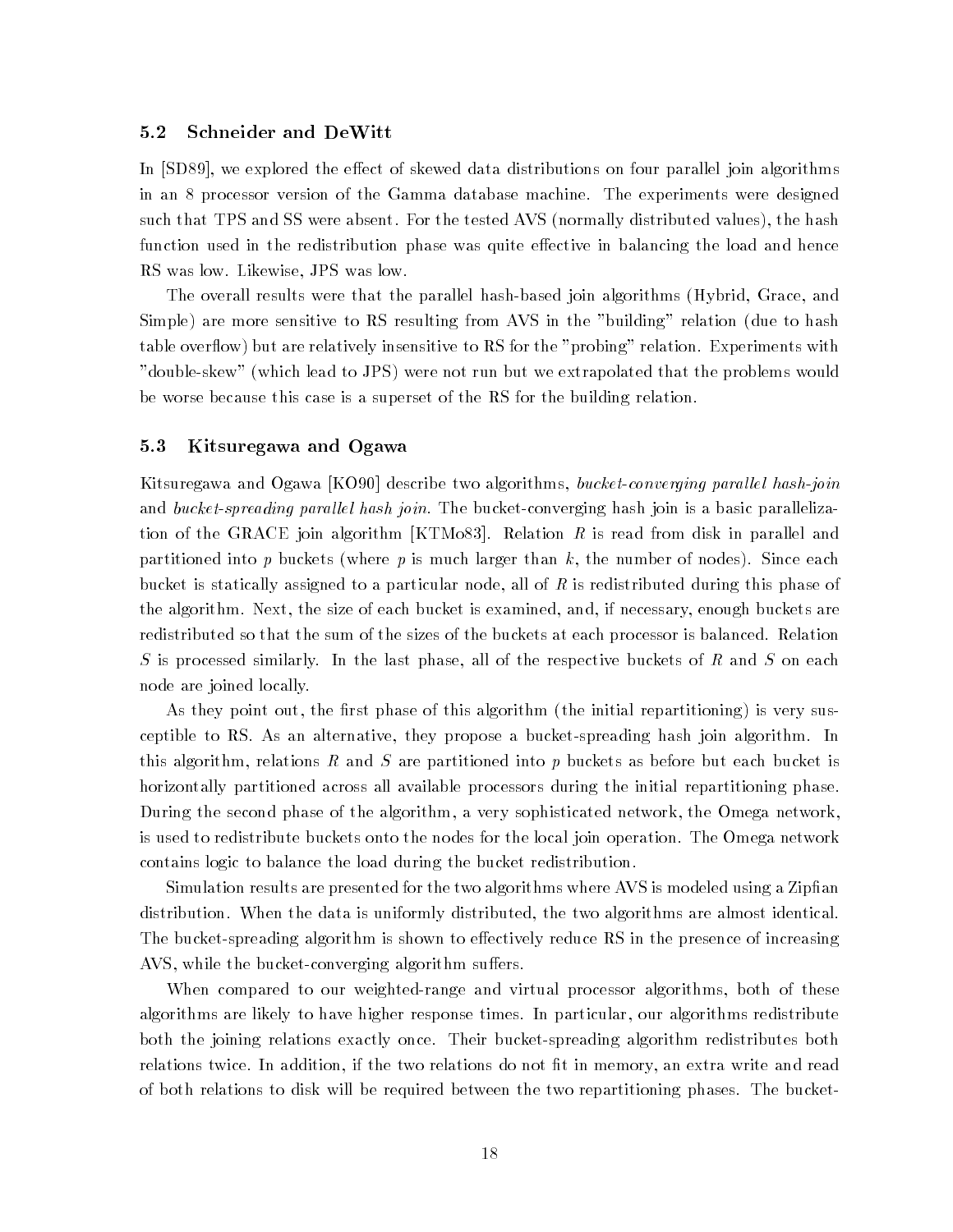converging algorithm, on the other hand, incurs extra redistribution and I/O costs only for those buckets that must be redistributed in order to balance the load among the processors. However, as they point out, this algorithm is very susceptible to RS.

### 5.4 Hua and Lee

Hua and Lee [HL91] proposed three algorithms for processing parallel joins in the presence of AVS. The first algorithm, *tuple interleaving parallel hash join*, is based on the bucket-spreading hash join algorithm of Kitsuregawa and Ogawa [KO90]. The major difference is that instead of relying on a specially designed intelligent network for mapping buckets to nodes, this decision is handled in software by a coordinator node.

The second algorithm, *Adaptive Load Balancing parallel hash join*, tries to avoid much of the massive data redistribution incurred by the tuple interleaving algorithm. In the case of mild skew, a more selective redistribution is likely to perform better. In this algorithm, relations  $R$ and S are partitioned into p buckets where each bucket is statically assigned to a single node. Instead of immediately performing local joins, though, a *partition tuning* phase is executed in which a best-fit decreasing heuristic is used to determine which buckets to retain locally versus which ones to redistribute. This algorithm is basically identical to Kitsuregawa and Ogawa's bucket-converging algorithm,

The final algorithm, *Extended Adaptive Load Balancing parallel hash join*, is designed for the case of severe skew. Relations R and S are partitioned into p buckets where each bucket is stored locally. Next, all nodes report the size of each local bucket to the coordinator who decides on the allocation of buckets to nodes. The allocation decision is broadcast to all the nodes and all the buckets are redistributed across the network. Local joins of respective buckets are then performed on each node. The basic form of this algorithm is identical to that of Wolf et al. [WDYT90]. The algorithms differ in the computation of the allocation strategy.

The three algorithms are compared using an analytical model. The basic results are that the tuple interleaved and extended adaptive load balancing algorithm are unaffected by skew in the size of partitions while the performance of the adaptive load balancing algorithm and the bucket-converging algorithm eventually cross over and become much worse as the skew increases.

Since the first two algorithms are basically identical to those of Kitsuregawa, they have the same relative performance to our algorithms. Like our algorithms, the extended adaptive load balancing parallel hash join algorithm repartitions each relation exactly once. However, unless both relations fit in memory, an extra read and write of both relations occurs during the initial bucket forming phase. The cost of this step is certainly higher than the cost we incur sampling one or both relations (about 1/2 second each in our implementation).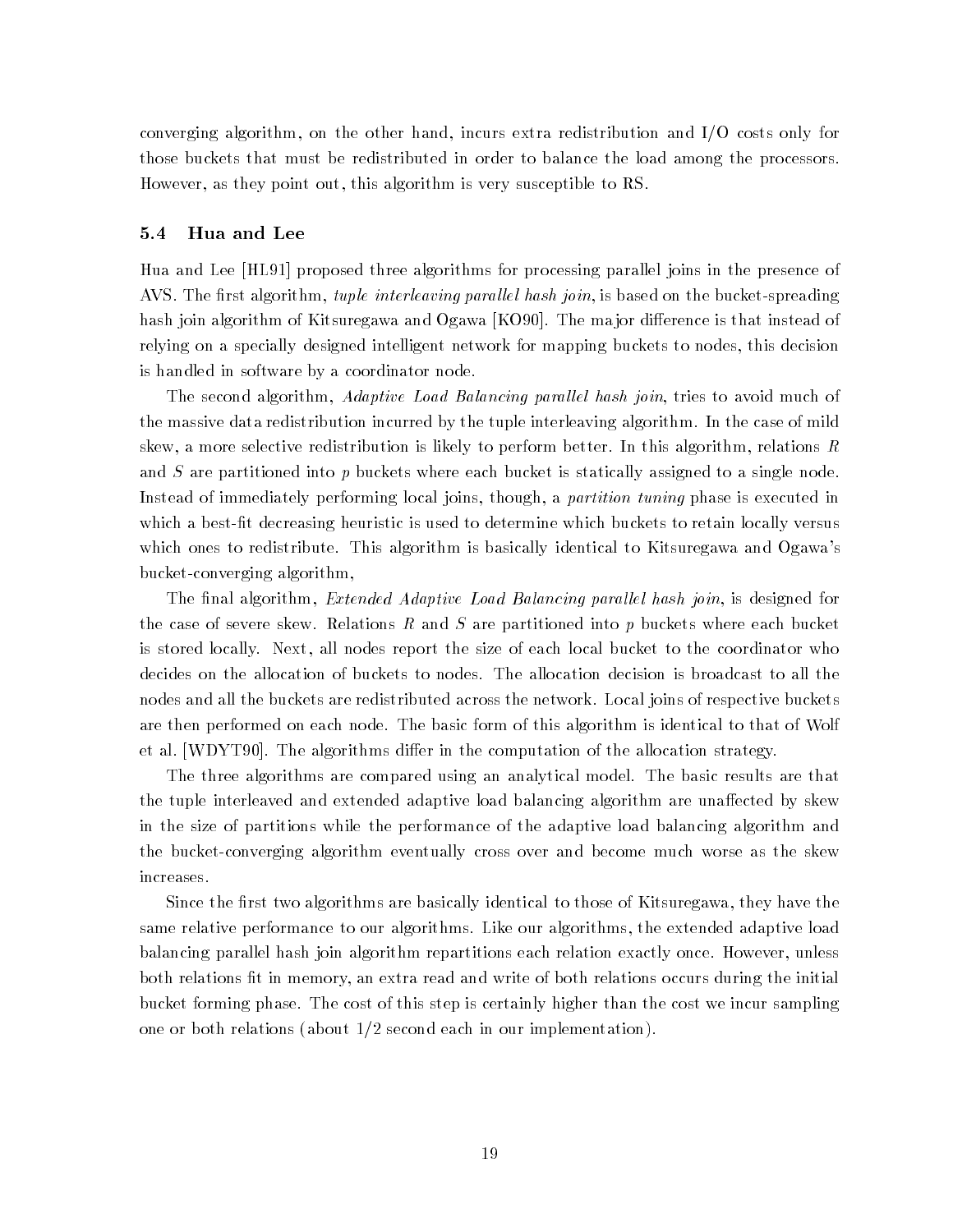### 5.5 Wolf, Dias and Yu

Wolf et al. [WDYT90], propose an algorithm for parallelizing hash joins in the presence of severe data skew. The scheduling hash algorithm is as follows. Relations  $R$  and  $S$  are read, local selections or pro jections are applied, and the results are written back locally as a set of coarse hash buckets. Additionally, statistics based on a finer hash function are maintained for each bucket. Next, a scheduling phase occurs in which a coordinator collects all the fine and coarse bucket statistics and computes an allocation of buckets to nodes. The allocation strategy is broadcast to all nodes and relations  $R$  and  $S$  are redistributed across the network accordingly. Hash-joins are then performed locally for each bucket.

Several heuristics are proposed for computing the allocation strategy in the scheduling phase including longest processing time first, first fit decreasing, and skew.

An analytical model is used to briefly compare the strategies. AVS is modeled with a zipfian distribution. No TPS or SS skew occurs. A double-skew (skew in both join relations) style join is specifically modeled. The load-balancing heuristics are shown to be highly effective in balancing the load especially as the number of processors becomes large. However, no comparison is made with the performance of other join algorithms (skew handling or non-skew handling.)

Like Hua's extended adaptive load balancing parallel hash join algorithm, this algorithm incurs an extra read and write of both relations during the initial bucket forming phase. The cost of this step will certainly be higher than the cost of sampling both relations. However, it may be the case that the increased accuracy in skew information that is obtained by looking at every tuple will sufficiently improve the variance in the response time among the processors that the cost of the extra read and write pass is worthwhile. Without implementing both algorithms on the same hardware and software base it is probably impossible to determine precisely which algorithm provides the best overall performance.

### 5.6 Omiecinski

Omiecinski [Omi91] proposed a load balancing hash-join algorithm for a shared memory multiprocessor. The algorithm is based on the bucket-spreading algorithm of Kitsuregawa and Ogawa [KO90]. It differs in that it doesn't rely on special-purpose hardware, it assigns buckets to processor(s) using a first-fit decreasing heuristic, and it has other optimizations for the shared-memory environment.

Analytical and limited experimental results from a 10 processor Sequent machine show that the algorithm is effective in limiting the effects of AVS even for double-skew joins. (AVS is modeled by having a single value account for X% of the relation while the other 1-X% of the values are uniformly distributed.)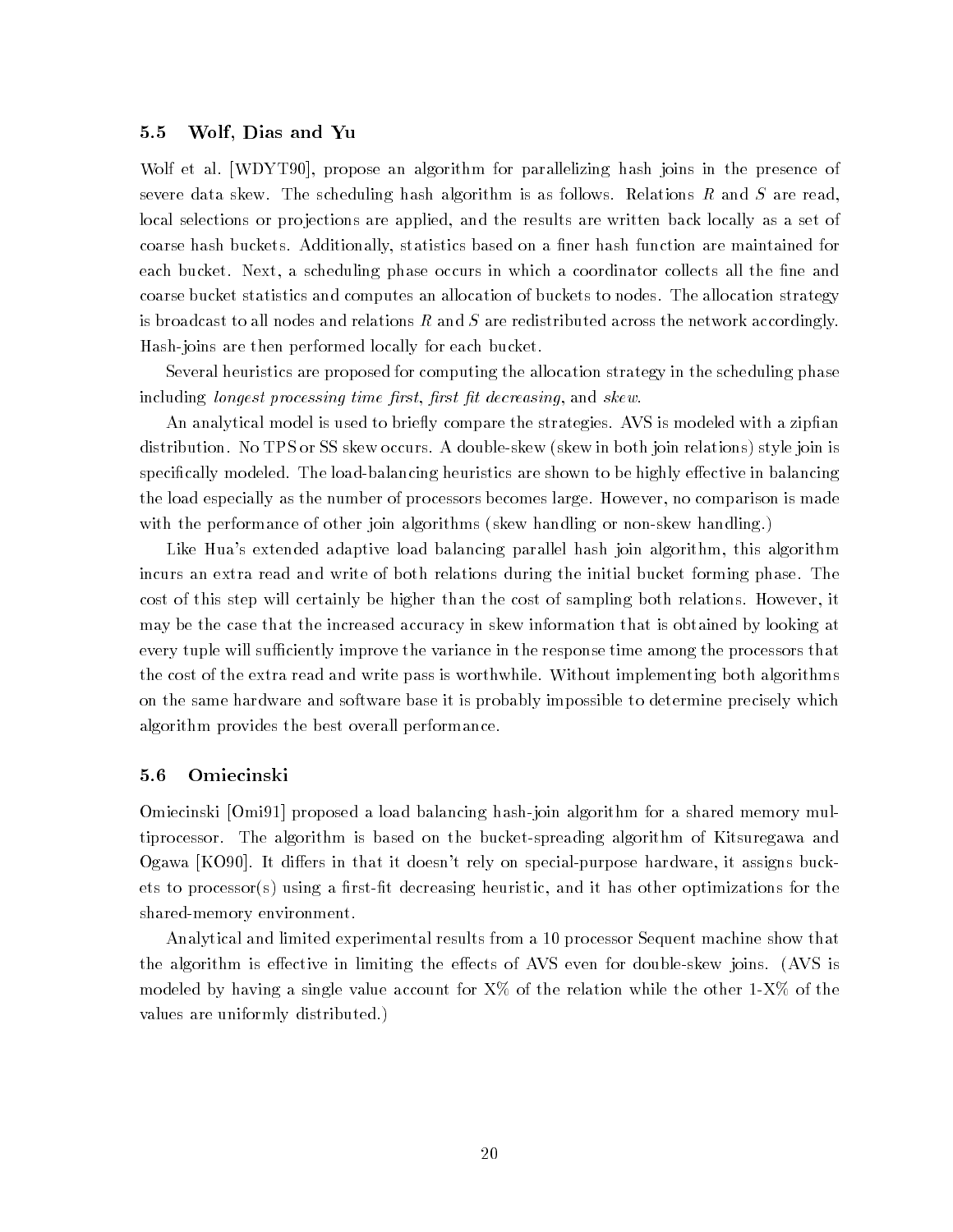## 6 Conclusion

The algorithms for skew handling proposed in this paper represent a simple way to augment existing parallel database systems to make their performance more robust in the presence of skewed joins. The modications needed to install these changes in an existing system are simple — all that is needed is to add extent-map sampling (or some equivalent), support for subset-replicate virtual processor split tables, and finally a small amount of code to analyze the samples and build the necessary split tables.

The experiments we performed suggest the following approach to running multiprocessor joins:

- 1. Take a pilot sample of both relations involved in the join.
- 2. Inspect the resulting set of samples to determine which relation is more highly skewed (by counting the number of repeated samples in each.)
- 3. If neither of the relations appears skewed, revert to simple hybrid hash.
- 4. If at least one of the relations appears to be skewed, use the virtual processor range partition round robin join algorithm. The most skewed relation should be the building relation.

This scheme incorporates a number of heuristics, and, like all optimizer heuristics, it can be tricked into choosing a sub-optimal plan in some situations. Yet it is simple, implementable, and in general runs non-skewed joins in time comparable to that of standard hybrid hash (the overhead outlined above takes just a few seconds in our implementation) and runs skewed joins without suffering the terrible worst-case performance that would result from running hybrid hash on highly skewed data.

A number of interesting open questions remain to be addressed in future work. First, as our experiments illustrate, the virtual processor range partitioning algorithm depends critically on the number of virtual processors chosen. The optimal number for this parameter depends upon the system configuration (most importantly the number of processors) and how little skew you are willing to tolerate. The values we used in our experiments (60 virtual processors per processor) are reasonable and performed well over the test data, but we do not claim that they are globally optimal.

Second, in this work we did not address the question of how to handle joins in which the operands are of greatly different size. Our experience from these experiments suggest that a critical point is to keep the number of buckets of the building relation to a minimum. There are two ways that a large number of buckets could result: a large building relation, or a skewed building relation. A reasonable heuristic is that if the relations are of roughly comparable size, the more skewed relation should be the building relation; if they are of very different size, then the smaller relation should be the building relation and skew should be handled by building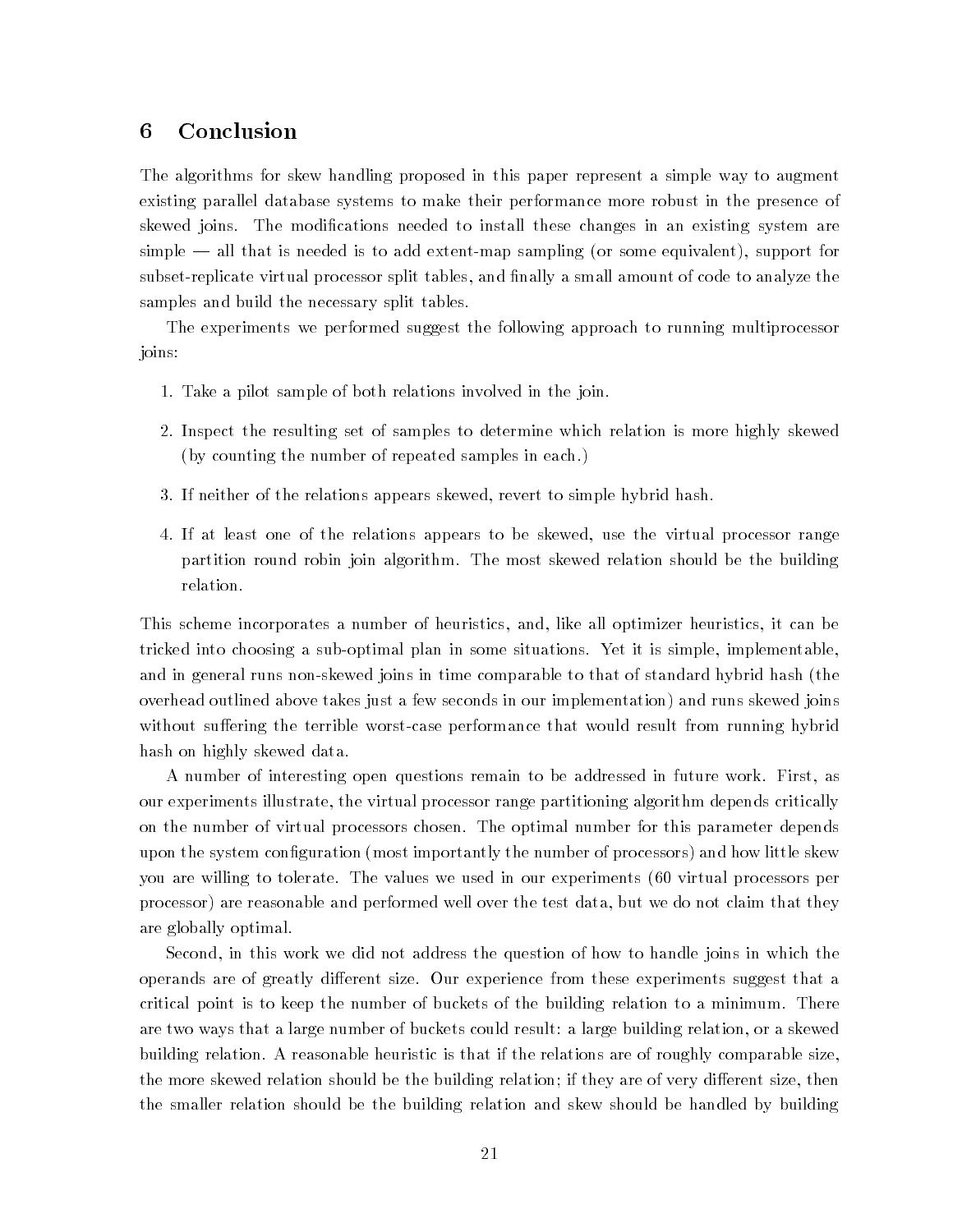a split table based upon samples of the probing relation. We intend to experiment with this heuristic in future work.

Finally, as the number of processors in the system grows to the thousands, the overhead of sorting and analyzing the samples will grow (the cost of obtaining the samples does not, as we can use a constant number of samples per processor as the system scales.) It is not clear that this overhead will grow as fast as the cost of performing the join itself (if one is using 1000 processors for a join, presumably it is a big join!), but still there is room for reducing this overhead by doing some of the processing in parallel instead of doing everything at a central coordinating processor. For example, as a first step every processor could sort its local set of samples before sending them to the coordinator, which could then do a simple merge instead of a sort.

# 7 Acknowledgments

This research was supported by donations from DEC, IBM (through an IBM Research Initiation Grant), NCR, and Tandem. Without their generous support, this research would not have been possible.

# References

- [BFKS87] C. Baru, O. Frieder, D. Kandlur, and M. Segal. Join on a cube: Analysis, simulation, and implementation. In M. Kitsuregawa and H. Tanaka, editors, *Database* Machines and Knowledge Base Machines. Kluwer Academic Publishers, 1987.
- [BGMP79] M. W. Blasgen, J. Gray, M. Mitoma, and T. Price. The convoy phenomenon. Operating System Review, 13(2), 1979.
	- [Bra87] Kjell Bratbergsengen. Algebra operations on a parallel computer { performance evaluation. In M. Kitsuregawa and H. Tanaka, editors, Database Machines and Know ledge Base Machines. Kluwer Academic Publishers, 1987.
- [CDKK85] H-T. Chou, David J. Dewitt, Randy H. Katz, and Anthony C. Klug. Design and implementation of the Wisconsin Storage System. Software—Practice and Experience,  $15(10):943{-}962$ , October 1985.
	- [Coc77] William G. Cochran. Sampling Techniques. John Wiley and Sons, Inc., New York, New York, 3 edition, 1977.
	- [CW79] J. Lawrence Carter and Mark N. Wegman. Universal classes of hash functions. Journal of Computer and System Sciences, 18:143-154, 1979.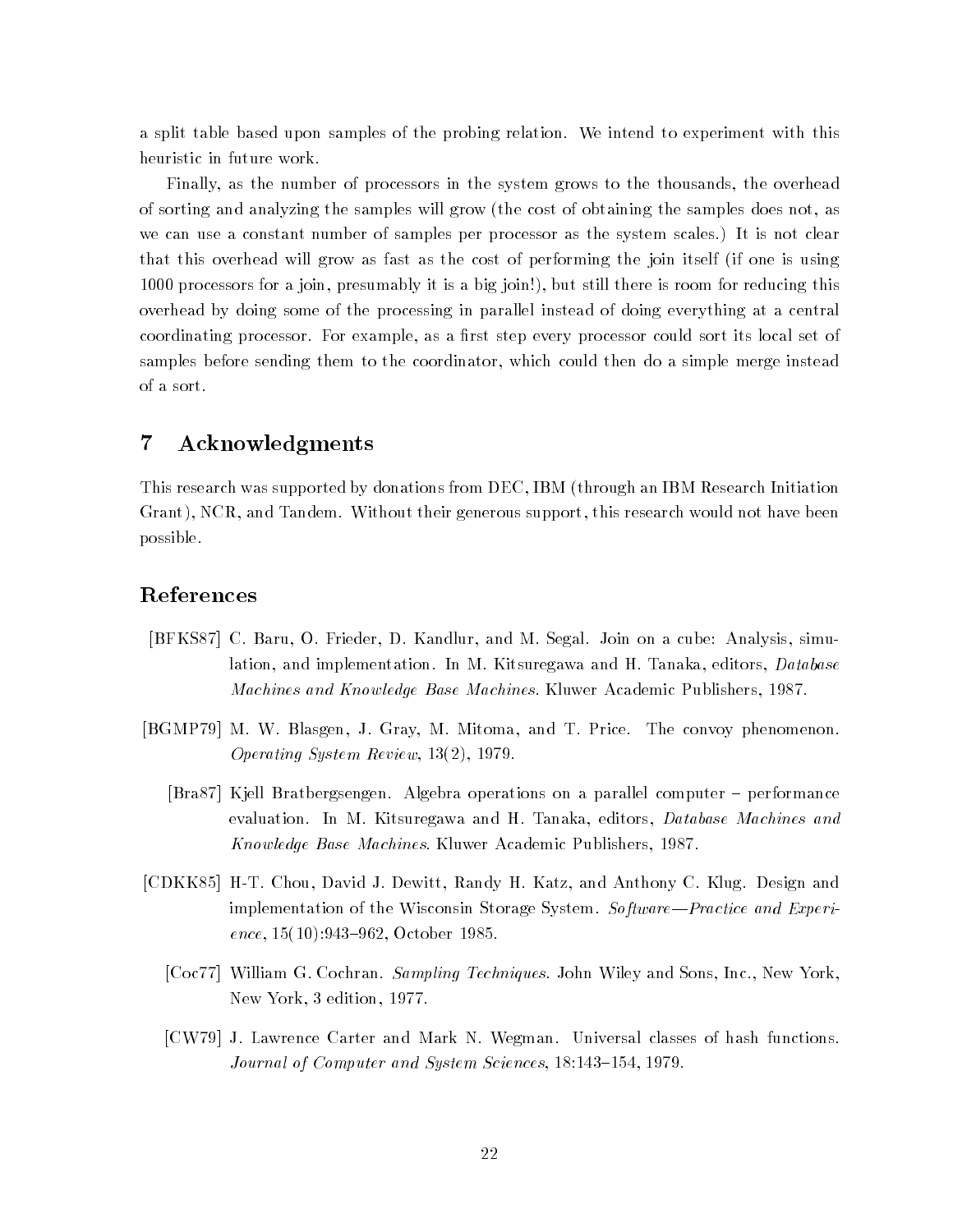- [DG85] David M. DeWitt and Robert Gerber. Multiprocessor hash-based join algorithms. In Proceedings of the Twelfth International Conference on Very Large Databases, pages 151-164, Stockholm, Sweden, 1985.
- [DG92] D. DeWitt and J. Gray. Parallel database systems: The future of high performance database processing. Communications of the ACM, 1992. To appear.
- [DGG+ 86] David J. Dewitt, Robert H. Gerber, Goetz Graefe, Michael L. Heytens, Krishna B. Kumar, and M. Muralikrishna.  $GAMMA - a$  high performance dataflow database machine. In Proceedings of the Twelfth International Conference on Very Large Databases, pages 228-237, Kyoto, Japan, August 1986.
- [DGS88] David J. DeWitt, Shahram Ghandeharizadeh, and Donovan Schneider. A performance analysis of the GAMMA database machine. In *Proceedings of the SIGMOD* International Conference on Management of Data, pages  $350{-}360$ , Chicago, Illinois, May 1988.
- [DGS+ 90] D. DeWitt, S. Ghandeharizadeh, D. Schneider, A. Bricker, H.-I Hsiao, and R. Rasmussen. The Gamma database machine project. IEEE Transactions on Knowledge and Data Engineering, 2(1), March 1990.
- [DNS91a] David J. DeWitt, Jeffrey F. Naughton, and Donovan A. Schneider. A comparison of non-equijoin algorithms. In Proceedings of the Eighteenth International Conference on Very Large Databases, Barcelona, Spain, August 1991.
- [DNS91b] David J. DeWitt, Jeffrey F. Naughton, and Donovan A. Schneider. Parallel external sorting using probabilistic splitting. In PDIS, Miami Beach, Florida, December
- [ESW78] Robert Epstein, Michael Stonebraker, and Eugene Wong. Distributed query processing in a relational database system. In Proceedings of the ACM-SIGMOD International Conference on Management of Data, 1978.
- [Gra69] R. Graham. Bounds on multiprocessing timing anomalies. SIAM Journal of Computing,  $17:416 - 429$ , 1969.
- [HL91] Kien A. Hua and Chiang Lee. Handling data skew in multiprocessor database computers using partition tuning. In Proceedings of the 17th International Conference on Very Large Databases, pages 525-535, Barcelona, Spain, August 1991.
- [KO90] Masaru Kitsuregawa and Yasushi Ogawa. Bucket spreading parallel hash: A new, robust, parallel hash join method for data skew in the Super Database Computer (SDC). In Proceedings of the Sixteenth International Conference on Very Large Data Bases, Brisbane, England, August 1990.